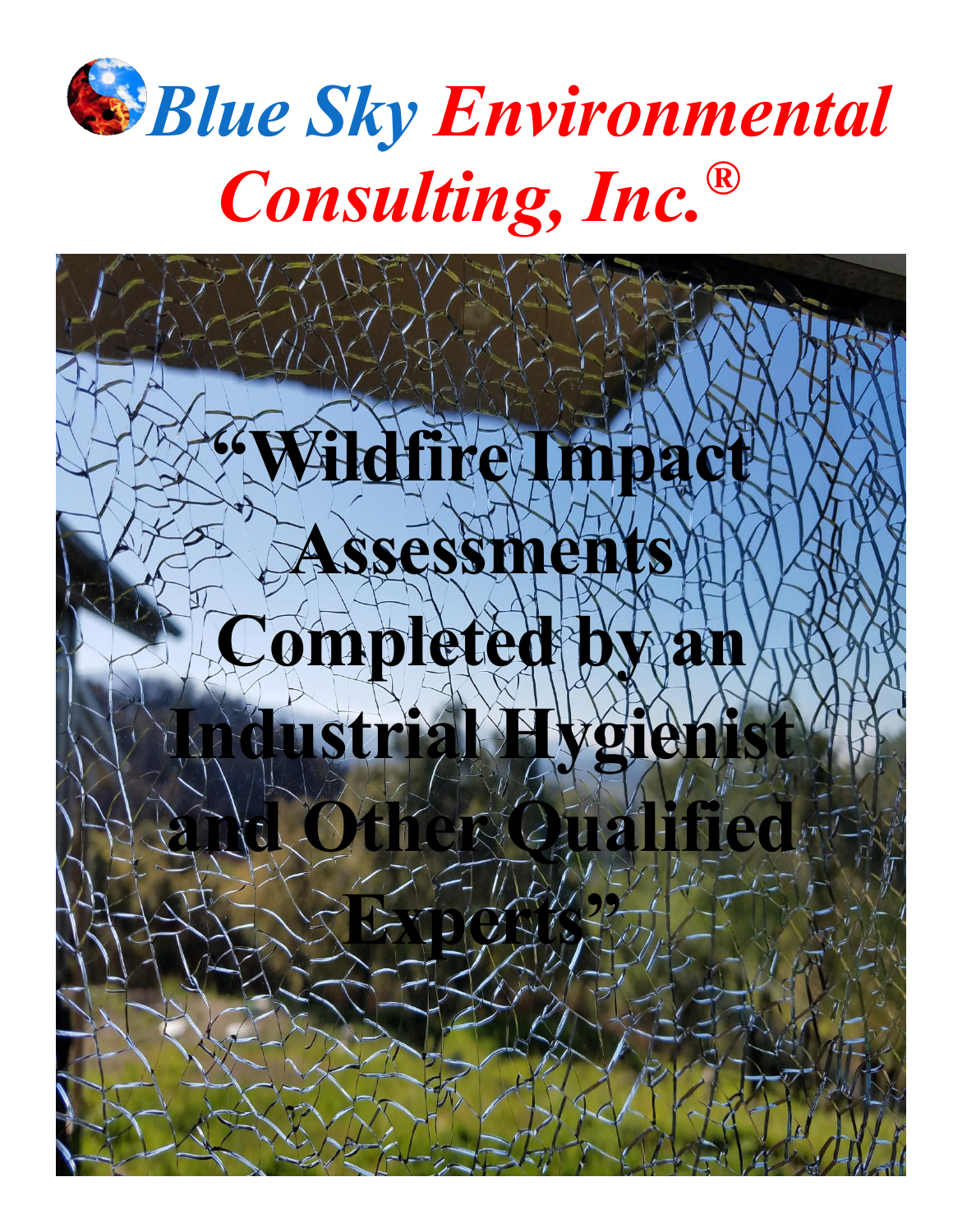### *"Wildfire Impact Assessments Completed by an Industrial Hygienist and Other Qualified Experts"*

#### **Table of Contents:**

|                                                                                           | Page 2  |
|-------------------------------------------------------------------------------------------|---------|
|                                                                                           | Page 3  |
|                                                                                           | Page 4  |
| 3.0 What is an Industrial Hygienist and their Role in the Workplace and Community?        | Page 5  |
|                                                                                           | Page 5  |
|                                                                                           | Page 6  |
| 6.0 What Situations May Be Present that Require Hiring an IH and Other Qualified Experts? | Page 7  |
| 7.0 When is the Best Time to Complete a Wildfire Impact Assessment?                       | Page 9  |
|                                                                                           | Page 9  |
|                                                                                           | Page 11 |
|                                                                                           | Page 13 |
|                                                                                           | Page 17 |
|                                                                                           | Page 18 |
|                                                                                           | Page 19 |
|                                                                                           | Page 20 |
|                                                                                           | Page 22 |
|                                                                                           | Page 27 |
|                                                                                           | Page 28 |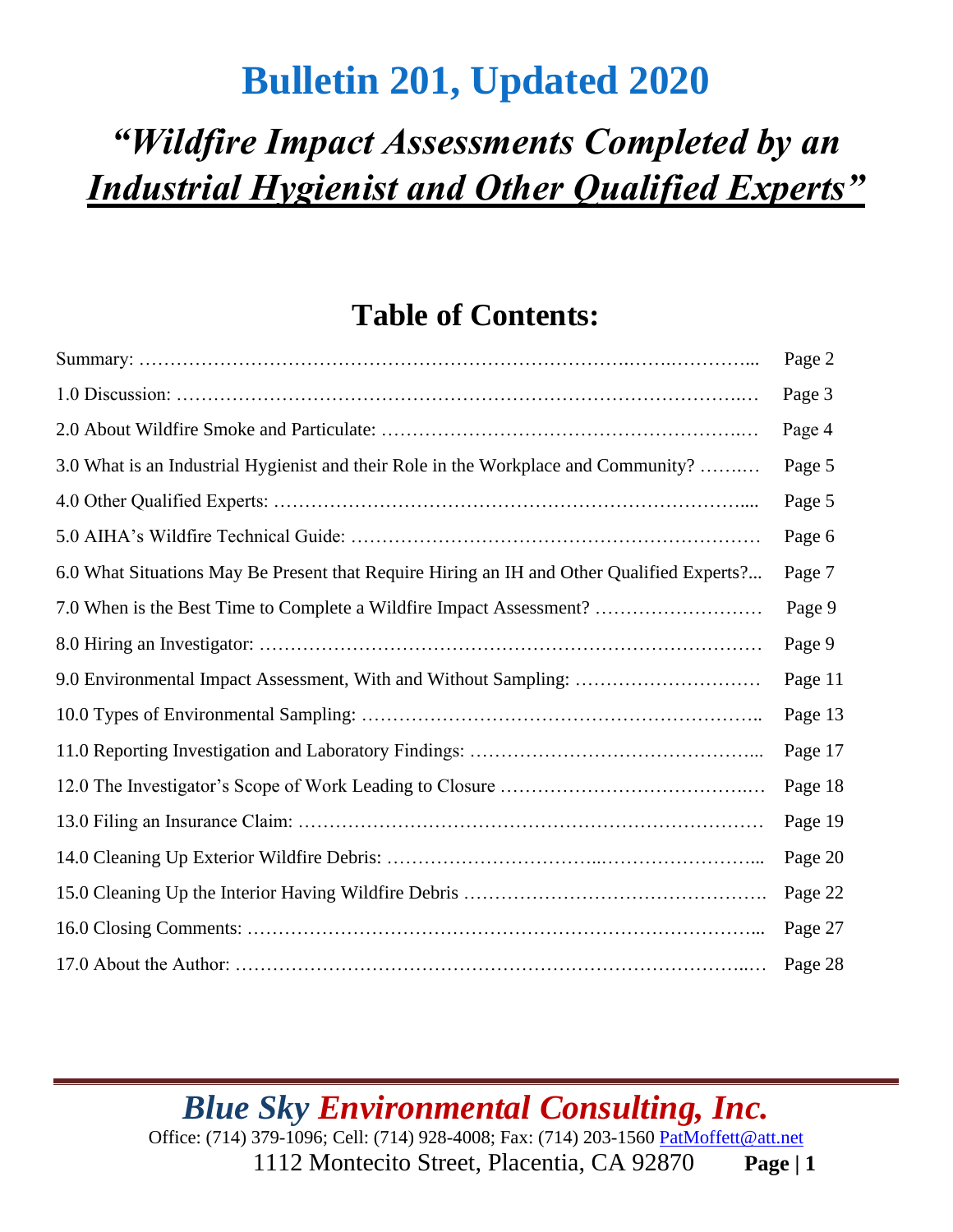### *"Wildfire Impact Assessments Completed by an Industrial Hygienist and Other Qualified Experts"*

### ➢**After a Wildfire, Do I need to hire an industrial hygienist and other qualified experts? "It Depends" is the answer, which sounds vague, but it is not.**

#### **Summary:**

- After a wildfire, communities will have various degrees of damaged and smoke impacted structures and it may be necessary to have them inspected or tested by experts before occupancy.
- It is it necessary to have non-fire damaged buildings inspected and tested? Generally, no. In a light wildfire impaction situation, the building owners may feel comfortable doing their own work.
- In more severe situations, building owners or their representative may need to hire experts. Initially, a visual property inspection, assessment, photo documentation, and report written by qualified experts should be sufficient to document property and content damage and identify the means and methods of cleanup and repair.
- A few situations may require inspection by experts. These include, but are not limited to:
	- ➢ When property around buildings or the building itself is charred or experienced high heat damage it should be inspected by licensed contractors.
	- ➢ Buildings having their power interrupted because of a power outage or burnt wiring, should be inspected by utilities, an electrician or both.
	- $\triangleright$  When neighboring buildings burnt, where there could be a release of toxic materials, they should be inspected by environmental experts.
	- ➢ When you or other individuals in your family or business experience health effects when entering the building, surface and air quality should be sampled and analyzed.
	- $\triangleright$  When there is moderate to high levels of smoke and/or particulate impaction in the building, attic insulation and HVAC system, an industrial hygienist and other qualified experts should inspect the property and determine if sampling is necessary.
	- $\triangleright$  When there is an increase in risk or liability, materially interested parties (e.g., mortgage, insurer, CPA) may require independent verification of the extent of heat damage or smoke and particulate impaction, where their documents support the cost of cleanup and repair.
- The focus of this bulletin examines qualifications of experts, investigation processes, the types of sampling and analysis methods, and interpretation of lab data that drives cleanup and restoration reports.

### *Blue Sky Environmental Consulting, Inc.*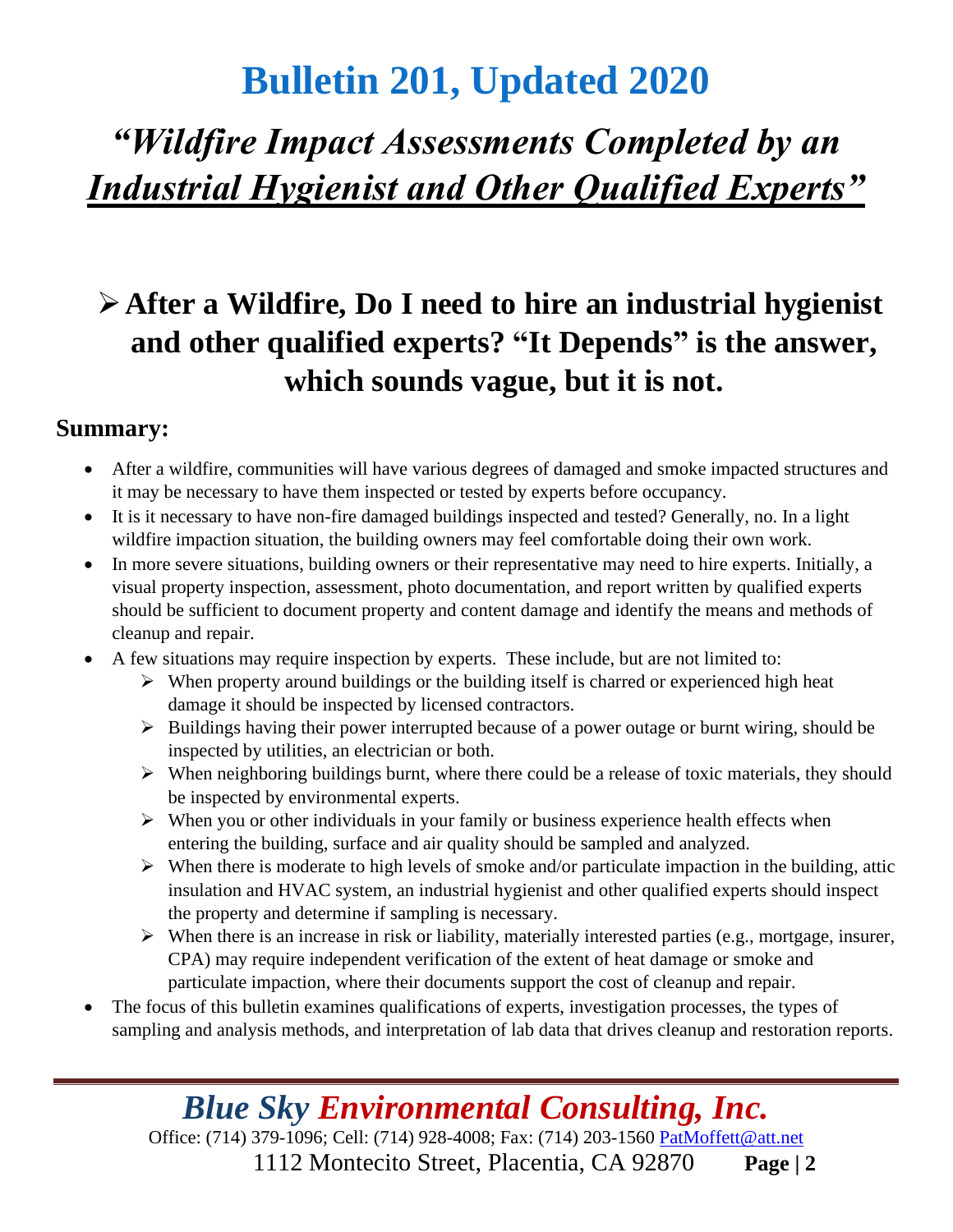## *"Wildfire Impact Assessments Completed by an Industrial Hygienist and Other Qualified Experts"*

#### **1.0 Discussion:**

- 1. **When your home or business was near or next to a wildfire**, likely, your community was impacted with smoke, soot, char, and ash. If you had to evacuate, your first thought on returning may be something like, 1) do I have a home or business to return to, then, 2) how much damage do I have, and then, 3) is it healthy for me, my family, or workers to occupy the building?
- 2. **Wildfire wind-driven storms impacting communities,** create heat and forced pressures equal to a hurricane. Besides damaging the roof and exterior, even when the building is tightly sealed, a form of back drafting (a rapid force of heated air pressure entering the building) can occur, entering roof and attic vents, HVAC systems, fireplace chimneys, bathroom and kitchen vents, and crawlspaces, leaving behind smoke, soot, char, ash, organic and inorganic matter. Non-hurricane force winds can also penetrate door and window seals, leaving in its path smoke and wildfire particulate.
- 3. **There are numerous articles available by government and the insurance and restoration industry,** that provide guidance to building owners. Subjects cover topics about your health and safety to cleaning the exterior and interior and contents. Complete an internet search, or contact our company for a list, which is several pages long.
- 4. **If you "are not" filing an insurance claim,** this likely means you are completing light debris removal and cleanup on your own or having someone that you know who is qualified to complete work.
- 5. **If there are moderate to heavy amounts of smoke and debris,** which requires the removal of smoke, soot, ash, the cleanup of the exterior and interior, or the structure is heat damaged, it is important to hire qualified independent experts and contractors, as well as file an insurance claim.
- 6. **Documentation is everything in today's world of wildfire damage assessments.** After the wildfire, collect news articles about the wildfire damage that impacts your community, including reports by government leaders who promise assistance. As soon as possible, take photos and videos of burnt neighboring buildings, even if they are blocks away, including charred acreage, hills, and valleys. Take distant and closeup photos and videos of your property. Closeup photos and videos are those that show wind-driven damage, such as roofing shingles and tiles laying on the ground; heat damage to the property including char, melting, scorching, blistering, and peeling; the build-up of ash in the yard, pool, and against the building; and particulate matter brought into the building by strong winds impacting the interior and personal possessions.
- 7. **Some of the best experts do not take enough photos to describe everything that occurred at your property.** Numerous times over my career, the photo I should have taken is missing. A year ago, our company invested extensively in specialized 2-D and 3-D camera equipment, training, and certification, where we no longer miss documenting a wildfire loss correctly, including, when required, laser measuring the interior square feet, windows and cabinets. The 2-D and 3-D scanning process also documents the location of furniture, appliances, antiques, musical instruments, collections, and fine art.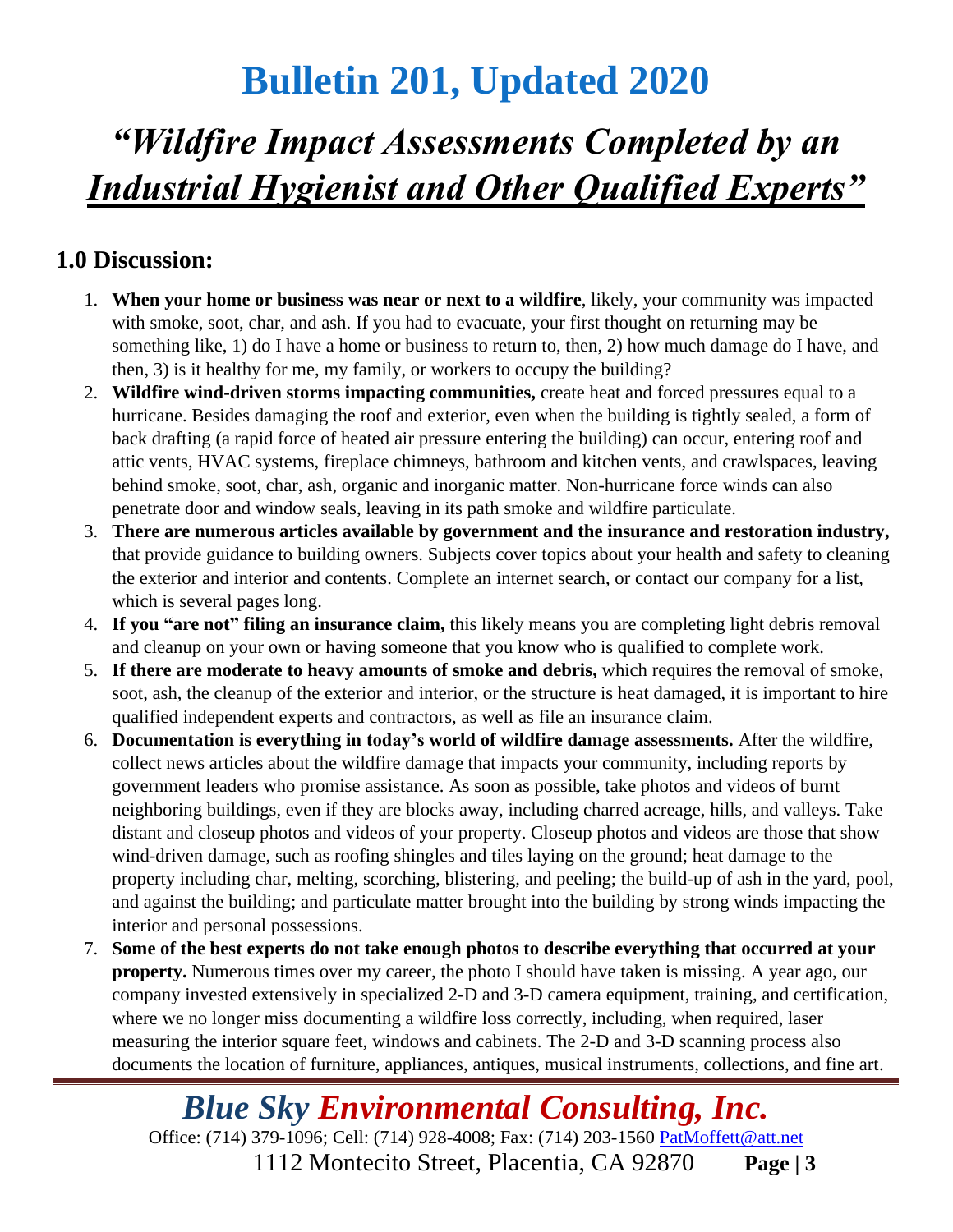## *"Wildfire Impact Assessments Completed by an Industrial Hygienist and Other Qualified Experts"*

#### **2.0 About Wildfire Smoke and Particulate:**

- 1. What is Wildfire Smoke?
	- a. Smoke composition is dependent upon several variables, including fueltype, moisture content of the fuel, fire temperature, and weather-related influences.
	- b. Combustion during a wildfire produces smoke, which is a mixture of carbondioxide,watervapor, carbonmonoxide, hydrocarbons, other organic chemicals, nitrogen oxides, trace minerals and particulate matter.
	- c. The components of wildfire residue (e.g., particulatematter) candepositonsurfaces.
	- d. From a public health perspective, airborne particulate matter is the primary pollutant of concern over a short-term exposure period (e.g., days to weeks).
- 2. Smoke as an Odor:
	- a. Smoke in the form of a vapor or gas includes submicron particles and cannot be seen by the naked eye. Smoke is a combination of volatile organic compounds (VOCs) and semi-volatile organic compounds (SVOCs).
	- b. An accumulation of smoke as a smoke film on surfaces and smoke absorbed onto particles, can be detected through the sense of smell. The removal of smoke requires detergent cleaning of surfaces having smoke film and absorbed particulate matter.
- 3. Particulate Matter:
	- a. In wildfire smoke, there is particulate matter, including the small size component of particulate matter referred to as  $PM_{2.5}$ , which is the principal air pollutant of concern for public health.
	- b. Particulate matter is a generic term for particles suspended in the air, typically as a mixture of both solid particles and liquid droplets.



*Blue Sky Environmental Consulting, Inc.* Office: (714) 379-1096; Cell: (714) 928-4008; Fax: (714) 203-1560 [PatMoffett@att.net](mailto:PatMoffett@att.net)

1112 Montecito Street, Placentia, CA 92870 **Page | 4**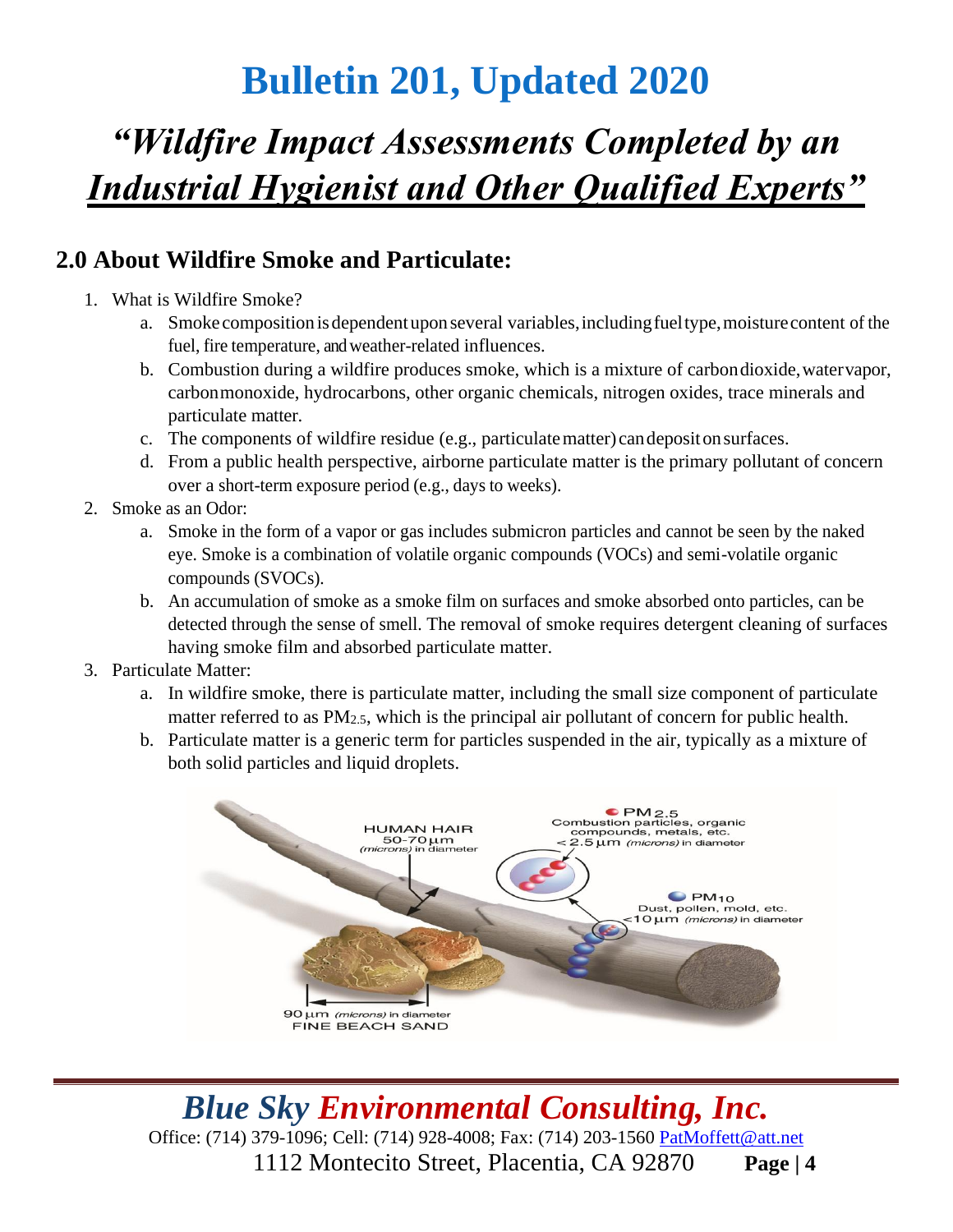## *"Wildfire Impact Assessments Completed by an Industrial Hygienist and Other Qualified Experts"*

- c. Due to weight and size of solid particulate matter, larger particles tend to settle out of air onto horizontal building and content surfaces fairly rapidly.
- d. For wildfire particulate matter to become visible, solid particles have to be around 50 microns in size or larger.
- e. In our company studies, large wildfire particles tend to be settled near exterior facing doors and windows; and smaller size solid wildfire particles tend to distribute in air and settle on interior surfaces.
- f. On occasion, wildfire particles can be found sticking to vertical surfaces. This phenomenon generally occurs when smoke was indoors, where the composition of smoke remains, allowing particulate matter to electric charge and cling onto surfaces. (Coulomb's law)

#### **3.0 What is an Industrial Hygienist and Their Role in The Workplace and Community?**

- 1. **Hygiene comes from the area of practice relating to cleanliness, sanitation, and health.** An Industrial Hygienist (IH) is a professional who is dedicated to the health and well-being of workers. IH training is both science and art, devoted to the anticipation, recognition, evaluation, prevention, and control of environmental factors which may cause sickness, impaired health or significant discomfort among workers and the community.
- 2. **Besides assessing the occasional wildfire and occupant health concerns,** an IH's daily focus is on health and safety challenges facing workers at their workplace including, indoor air quality (IAQ) issues such as noise, sick building syndrome, second-hand tobacco smoke, building air circulation, pollens, mold and bacteria; evaluating and controlling exposures to pesticides, asbestos, lead, and chemicals; cumulative trauma disorders, such as repetitive stress injuries, and carpal tunnel syndrome; ergonomics including lifting, sitting, and standing; and the detection and control of potential occupational hazards, such as noise, radiation, and illumination.
- 3. **In other words, the goal of the IH is to keep workers healthy and safe,** and they play a vital role in ensuring that federal, state, and local laws and regulations are followed in the work environment.

#### **4.0 Other Qualified Experts:**

1. **Another name for an IH is an IEP (Indoor Environmental Professional),** which was coined by the restoration industry. Like the IH, the IEP has specific training, experience, and certification to identify and correct worker and occupant safety issues, assess building damage and contamination, and the knowledge of the means and methods to contain, control, and remove them safely.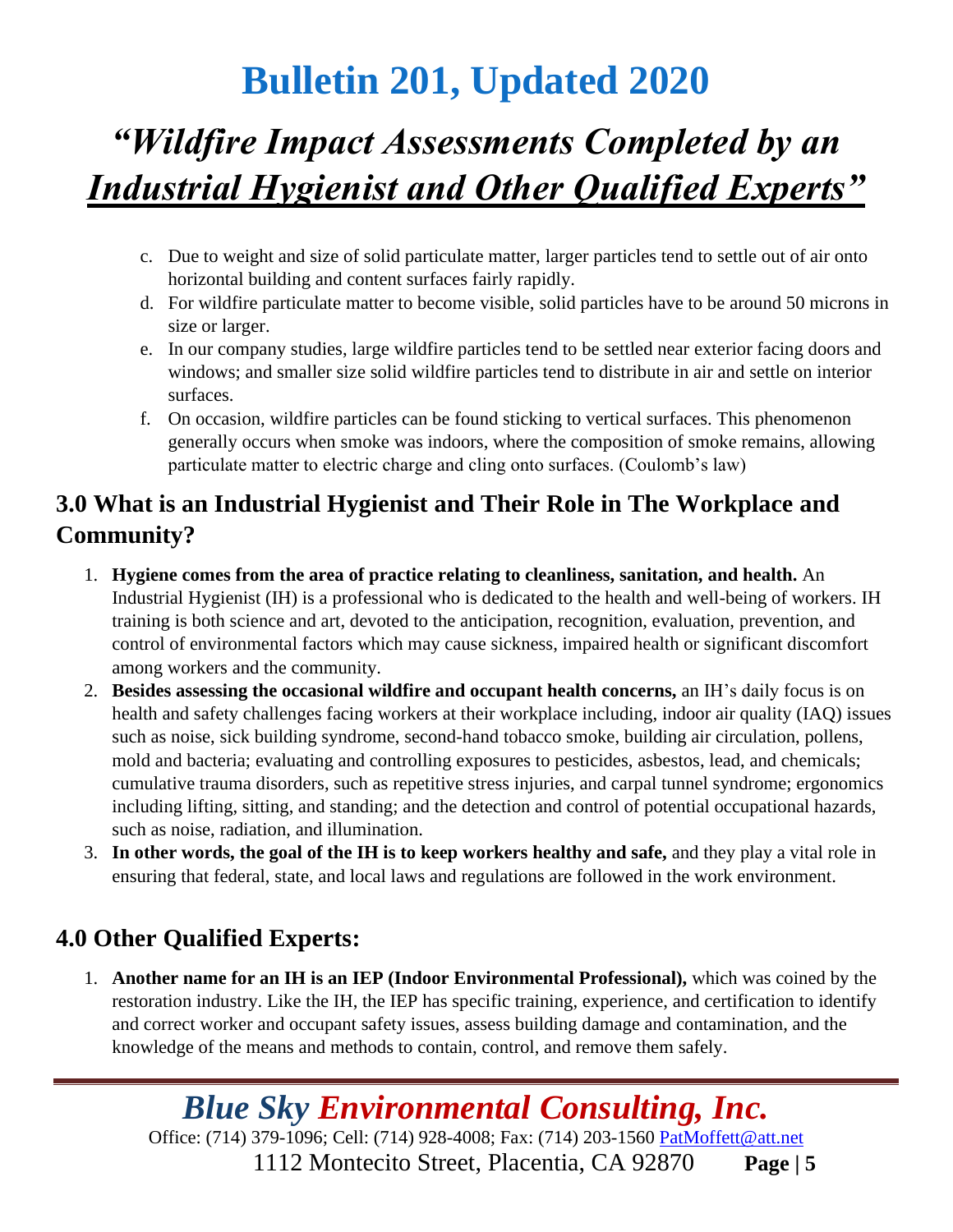# *"Wildfire Impact Assessments Completed by an Industrial Hygienist and Other Qualified Experts"*

- 2. **Based on qualifications, other names are given to qualified field technicians,** such as a certified asbestos consultant (CAC), which requires a state license to sample for asbestos. Another professional is an environmental professional (EP), who possesses specific education, training, and experience to exercise professional judgment, and to develop opinions and conclusions regarding conditions to indicate the release or threatened releases of hazardous substances on, at, in, or to a property (EPA).
- 3. **Licensed General Contractors (GC), having "industry certifications in fire damage restoration,"** are expected to be qualified to assess fire and wildfire impacted structures, and provide expert opinions on: roof and structural heat damage, structural stabilization, removing electrical safety hazards, when and how to bring power back to the building, tree and debris removal and cleanup, inspection of ventilation systems, ducting and insulation, and the requirements for completing structure smoke cleaning and odor neutralization.
- 4. **Hiring a "Packout" and a "Moving Company,"** will not be necessary in many instances, unless the structure is heat damaged, heavily impacted by smoke and particulate, or the composition of wildfire impaction brought in hazardous or toxic materials. In California, as of 2018, a pack out contractor, restorers who remove contents, and anyone else boxing and removing personal possessions from a building must be licensed by the Bureau of Household Goods (BHGS).
	- ➢ **Based on jobsite complications, different investigators may be required** to assess property damage, and document the extent buildings and contents are wildfire impacted.

#### **5.0 AIHA's Wildfire Technical Guide:**

- 1. **IHs and Other Qualified Experts (Inspectors) that inspect and assess Wildfire Impaction,** complete sampling, analyze lab data, and write reports based on AIHA's Technical Guide.
- 2. **The most current technical guide for IH's and other experts is by the American Industrial Hygiene Association (AIHA)** called the "*Technical Guide for Wildfire Impact Assessments for the OEHS Professional*," 2018 (Technical Guide}To purchase a copy at \$49.00, go to: [https://online](https://online-ams.aiha.org/amsssa/ecssashop.show_product_detail?p_mode=detail&p_product_serno=1558&p_cust_id=&p_order_serno=&p_promo_cd=&p_price_cd=&p_category_id=&p_session_serno=7051107&p_trans_ty=)[ams.aiha.org/amsssa/ecssashop.show\\_product\\_detail?p\\_mode=detail&p\\_product\\_serno=1558&p\\_cust\\_i](https://online-ams.aiha.org/amsssa/ecssashop.show_product_detail?p_mode=detail&p_product_serno=1558&p_cust_id=&p_order_serno=&p_promo_cd=&p_price_cd=&p_category_id=&p_session_serno=7051107&p_trans_ty=) [d=&p\\_order\\_serno=&p\\_promo\\_cd=&p\\_price\\_cd=&p\\_category\\_id=&p\\_session\\_serno=7051107&p\\_tra](https://online-ams.aiha.org/amsssa/ecssashop.show_product_detail?p_mode=detail&p_product_serno=1558&p_cust_id=&p_order_serno=&p_promo_cd=&p_price_cd=&p_category_id=&p_session_serno=7051107&p_trans_ty=) ns  $ty=$
- 3. **Wildfire impact assessments are complex by nature; besides the investigator, they can involve** the property owner, laboratory, restoration contractor, and the insurance company adjuster, who should collaborate and make decisions involving the grounds, landscape, building, personal possessions, and the indoor environment, and how to bring them back to pre-loss condition.
- 4. **The OEHS (Occupational and Environmental Health Service) professional,** the IH and other qualified experts conduct a wildfire impact investigation by first defining its purpose and objectives, and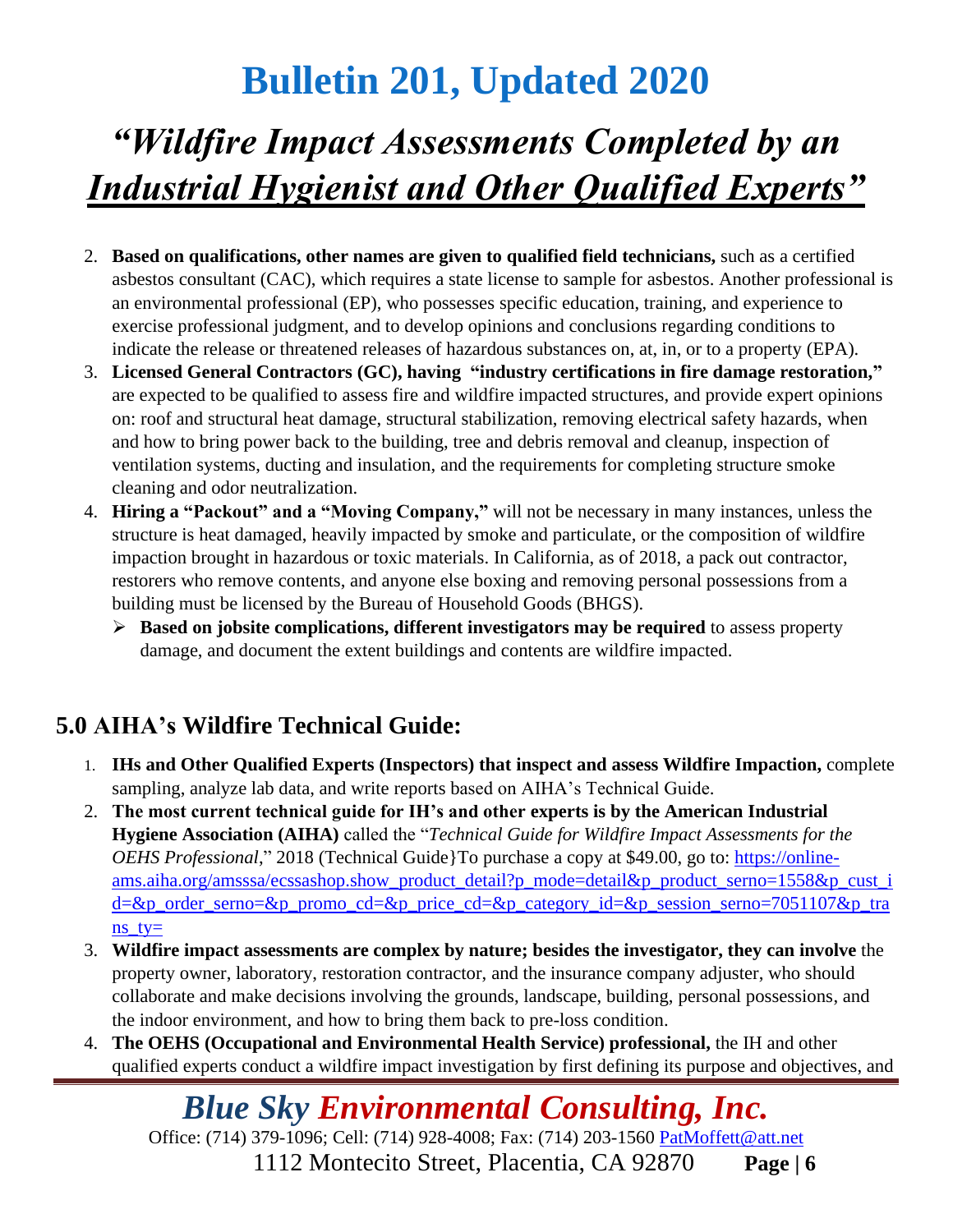## *"Wildfire Impact Assessments Completed by an Industrial Hygienist and Other Qualified Experts"*

second, develop a working hypothesis to drive all phases of the assessment from initial inspection, to sampling, lab analysis, and laboratory data interpretation.

- 5. **From a thorough inspection and documentation of the extent the wildfire impacted grounds, building, and contents,** a range of options can be considered, such as; based on current evidence, can we start with the cleanup and deodorization process, recognizing the building owner is paying all costs; or because the building owner may ask their accountant to use the wildfire loss and costs associated with cleanup and repair, these costs may be a tax deduction for the year; or the building owner may file a claim and have their insurance company reimburse them for costs. Important documents, we believe, include the building owner's forwarded invoices onto others, including the IH's report, and all the reports of other experts including the cleanup and repair contractor.
- 6. **Environmental sampling and lab analysis may be required** as a form of documenting heat damage and smoke impaction and answering customer questions about the type and level (amount) of particulate matter in the building, and indoor air quality concerns. When potentially hazardous conditions are likely, including poor indoor air quality--inspection, sampling, and testing should be completed as quickly as possible, before occupants reenter the building, and before workers start cleanup and restoration.
- 7. **The AIHA technical guide assists IH professionals and other experts** in conducting defensible wildfire impact assessments, including sampling and analysis, which leads to evaluating restoration options for returning the building and its environment back to a safe and healthy indoor environment.

#### **6.0 What Situations May Be Present That Could Require Hiring an IH, and Other Qualified Experts?**

- **1. Following the AIHA Technical Guide and Other Industry Guidelines (e.g., AIHA; IICRC), Examples Include but Are Not Limited to:**
	- a. **There is heat damage to the building or grounds**, where damage to structural components and systems (e.g., electrical, gas, plumbing) are not working, or they could be a safety hazard.
	- b. **After ventilating a building and changing HVAC filters,** you, your family, or coworkers continue to experience respiratory discomfort and breathing problems.
	- c. **Smoke odors remain indoors** that become an irritant, and elements in indoor smoke may be hazardous or toxic to breathe.
	- d. **When structures burnt near your building,** they may have released asbestos, lead, PCBs, toxins, and hazardous substances.
	- e. **When char, soot and ash residue become a human health concern**, the building owner or manager require an investigator to identify potential exposure pathways and evaluate the level of

### *Blue Sky Environmental Consulting, Inc.*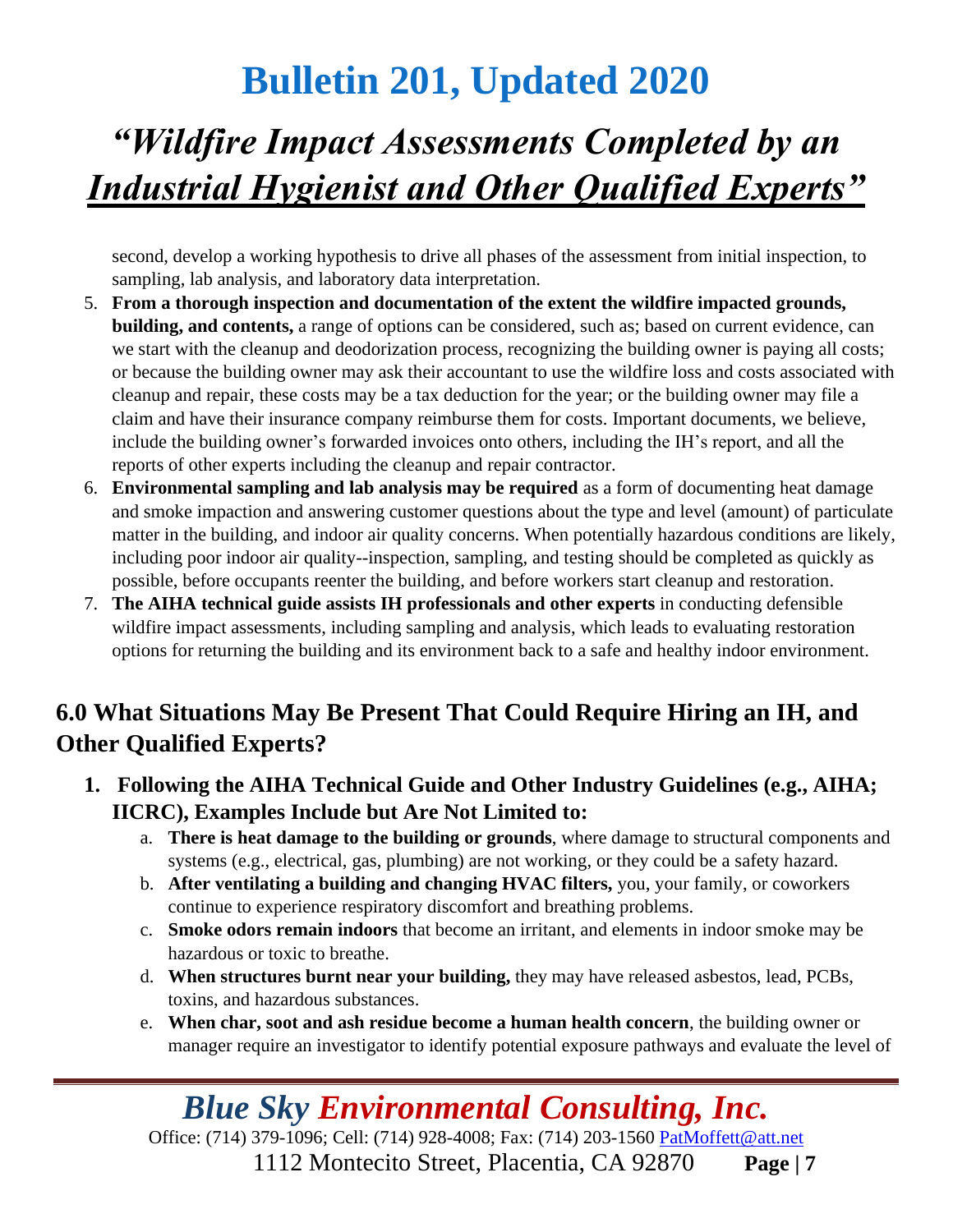## *"Wildfire Impact Assessments Completed by an Industrial Hygienist and Other Qualified Experts"*

exposure to a sensitive receptor, which may contain polycyclic aromatic hydrocarbons (PAHs), dioxins and furans; and other compounds which may be carcinogenic, such as benz[a]anthracene, dibenzo[a,h] anthracene, benzo[a]pyrene, benzo[b]fluoranthene, benzo[j]fluoranthene, benzo[k]fluoranthene, chrysene, and naphthalene.

- f. **Special concern for susceptible populations**, such as the elderly, small children, individuals having heart problems or COPD, pregnant women, persons having immune system disorders.
- g. **Special buildings, such as those where the public enter**, children daycare centers, hospitals, schools, nursing homes, senior citizen daycare and long-term housing, and shelters.
- h. **When it is necessary to document the conditions** of the wildfire impacting the landscape and grounds, neighboring properties can affect your property, the exterior structure, and the interior and contents for insurance, real estate, and tax purposes.
- i. **When a visual inspection and photographs alone are not sufficient** to document wildfire impaction. The insurer, lienholders, or a third-party assessor (TPA), require further documentation and testing to document the effects the wildfire has on the conditions of the building, its environment, air quality, and personal possessions.
- j. **When materially interested parties (MIPs),** such as the building owner, property managers, leasing agent, tenants, insurers, insureds, lienholders, TPAs, and the restorer require independent documentation about the presence and extent of wildfire impaction involving smoke, soot, char, ash and vegetative matter impacting the exterior, interior, ventilation system, insulation and personal property.
- k. **When inspection followed by sampling,** and laboratory analysis becomes necessary to document the extent of impaction and type of impaction, which leads to creating a scope of work to mitigate landscape, building, its environment, HVAC, insulation, and personal contents.
- l. **When one or more parties are in dispute** with each other as to the presence and extent of smoke, soot, char, ash, vegetative matter, and potential chemical agents and byproducts.
- m. **When a limited set of samples and the laboratory analysis** do not support what the investigator, building owner, tenants, adjuster, and others smell and/or see being fire-smoke related, and where signs of char, ash and vegetative matter are or are not noticeable.
- n. **When litigation becomes an issue** to support the findings of a wildfire loss.
- o. **When personal possessions require** sampling to support the need for cleaning and deodorization, or possible replacement.

#### **7.0 When is the Best Time to Complete a Wildfire Impact Assessment?**

*Blue Sky Environmental Consulting, Inc.* Office: (714) 379-1096; Cell: (714) 928-4008; Fax: (714) 203-1560 [PatMoffett@att.net](mailto:PatMoffett@att.net)

1112 Montecito Street, Placentia, CA 92870 **Page | 8**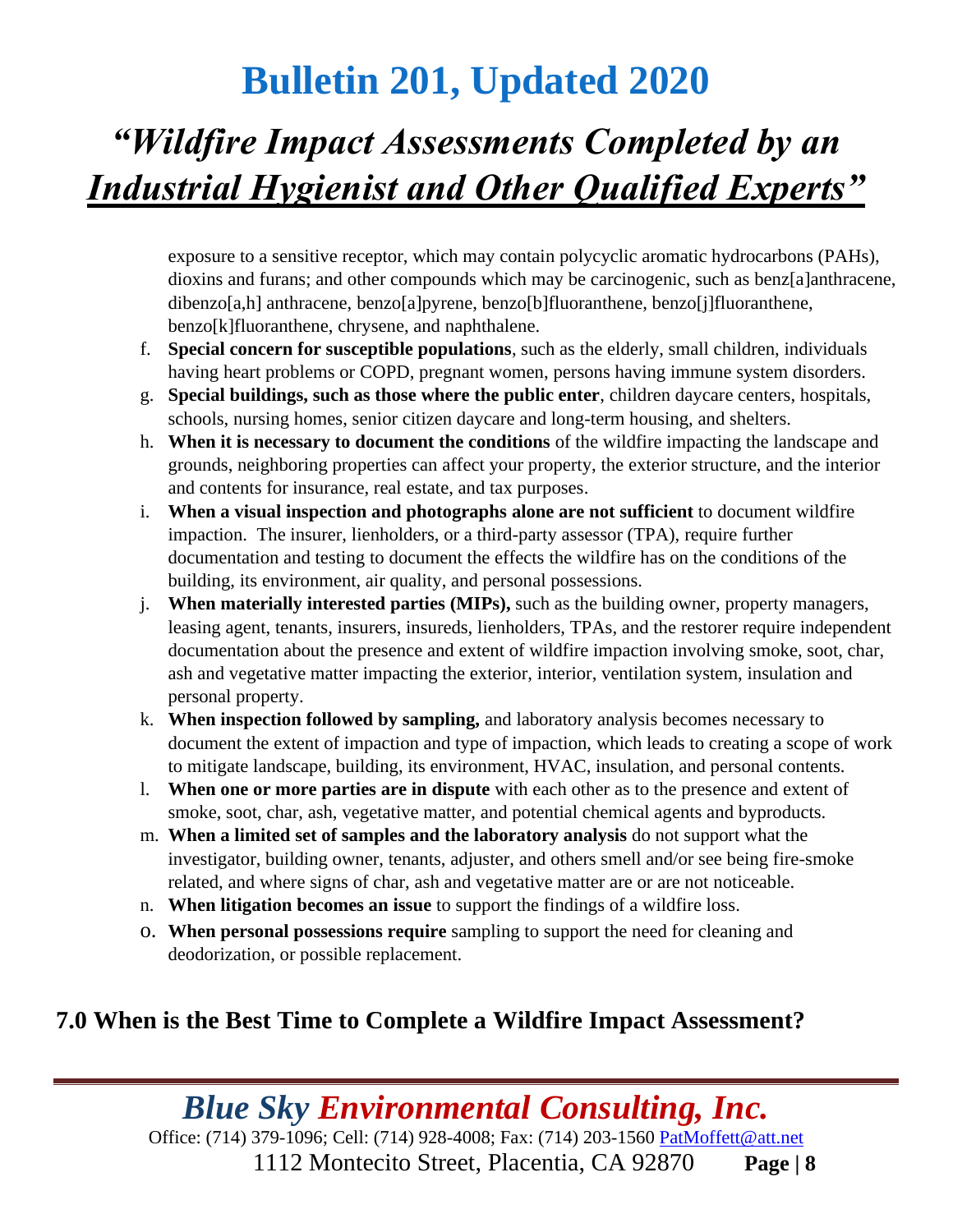## *"Wildfire Impact Assessments Completed by an Industrial Hygienist and Other Qualified Experts"*

- 1. **Ideally, investigation, documentation and when necessary, sampling should be completed** as close to the date of the wildfire as possible.
- 2. **When you, your family, or coworkers have health concerns**, getting proper advice from medical and occupational and environmental health and safety professionals is required as quickly as possible.
- 3. **When it is important to photo and video document the conditions** and remnants of the wildfire "before" cleanup begins, or shortly thereafter.
- 4. **When it becomes necessary to preserve and archive** the presence (evidence) of smoke, soot, char, ash, and wildfire particulate matter impacting building materials, components, and personal possessions.

#### 5. **Education Notes:**

- a. Smoke, soot, char, and ash degrades (oxidizes) over time and with changes in temperature, humidity, and sunlight.
- b. The longer an investigator waits to investigate and assess wildfire impaction, there is often a corresponding reduction in visual acuity--seeing the particulate matter in a degraded state.
- c. Therefore, week and months later, the identification of contaminates becomes less obvious, and using the human eye to complete an impact investigation and to determine where to collect surface samples can limit the sampling process, potentially providing the customer with biased or false analysis results.

#### **8.0 Hiring a Qualified Investigator:**

#### **1. Get to Know Your Inspector:**

- a. **Before hiring an environmental impact assessment company,** it may be important to Google and research their qualifications and credentials.
- b. **Environmental companies carry general liability insurance,** but they may not carry pollution and errors and omissions (E&O) insurance.
	- i. Ask for a copy of their current general liability, and errors and omissions coverage.
	- ii. When an environmental problem occurs, and the investigator may have made the wrong decision that compromises the building, personal possessions, occupant health, or they wrote a wrong scope of work, a lawsuit may result.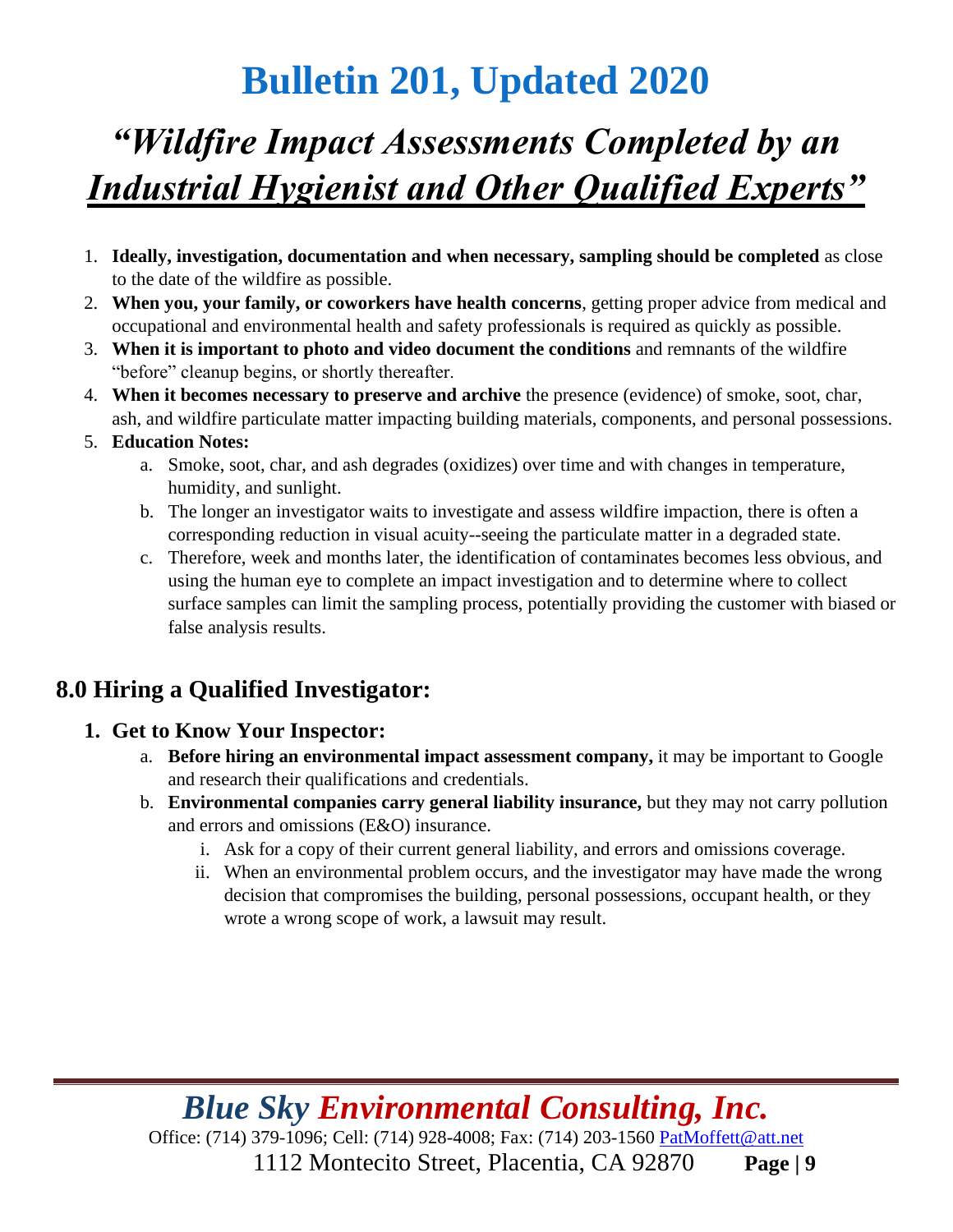## *"Wildfire Impact Assessments Completed by an Industrial Hygienist and Other Qualified Experts"*

- c. **Ask about the investigator's credentials** that will arrive at your home or business.
	- i. You may find the inspector is highly qualified or they have minimal training in inspecting and assessing a heat damaged or wildfire impacted structure, including the grounds, the building's exterior and interior, indoor air quality, the ventilation system, insulation, attic, and contents.
- d. **During wildfire season, some environmental companies** are exceptionally busy and may not be able to arrive on the date or the week you request.
	- i. A reasonable expectation for an appointment during wildfire season is generally within the week you called the environmental company.
- e. **During your phone call and while interviewing the environmental company**, they should also be interviewing you.
	- Besides asking for your name, address, and phone, it is good practice for them to ask for your email, and a backup phone number.
	- In addition, they should ask you:
		- 1. Are roads open and accessible in your area?
		- 2. Is there a secondary route?
		- 3. What are security gate passcodes?
		- 4. Will we be meeting you when we arrive or someone else?
		- 5. What condition is the building in, meaning, is it fire damaged or heavily smoke and debris impacted?
		- 6. Is the electric power and water operating?
		- 7. Are there outdoor and/or indoor air quality issues?
		- 8. Have you hired a cleanup contractor to mitigate exterior damage, such as burnt brush and tree removal, including ash cleanup?
		- 9. Have you hired cleaning and deodorization company?
		- 10. Are you able to live or work in the building?
		- 11. Did you file an insurance claim; if yes, who is your insurance company, claim number, name, and contact information of your adjuster?

################

*Blue Sky Environmental Consulting, Inc.*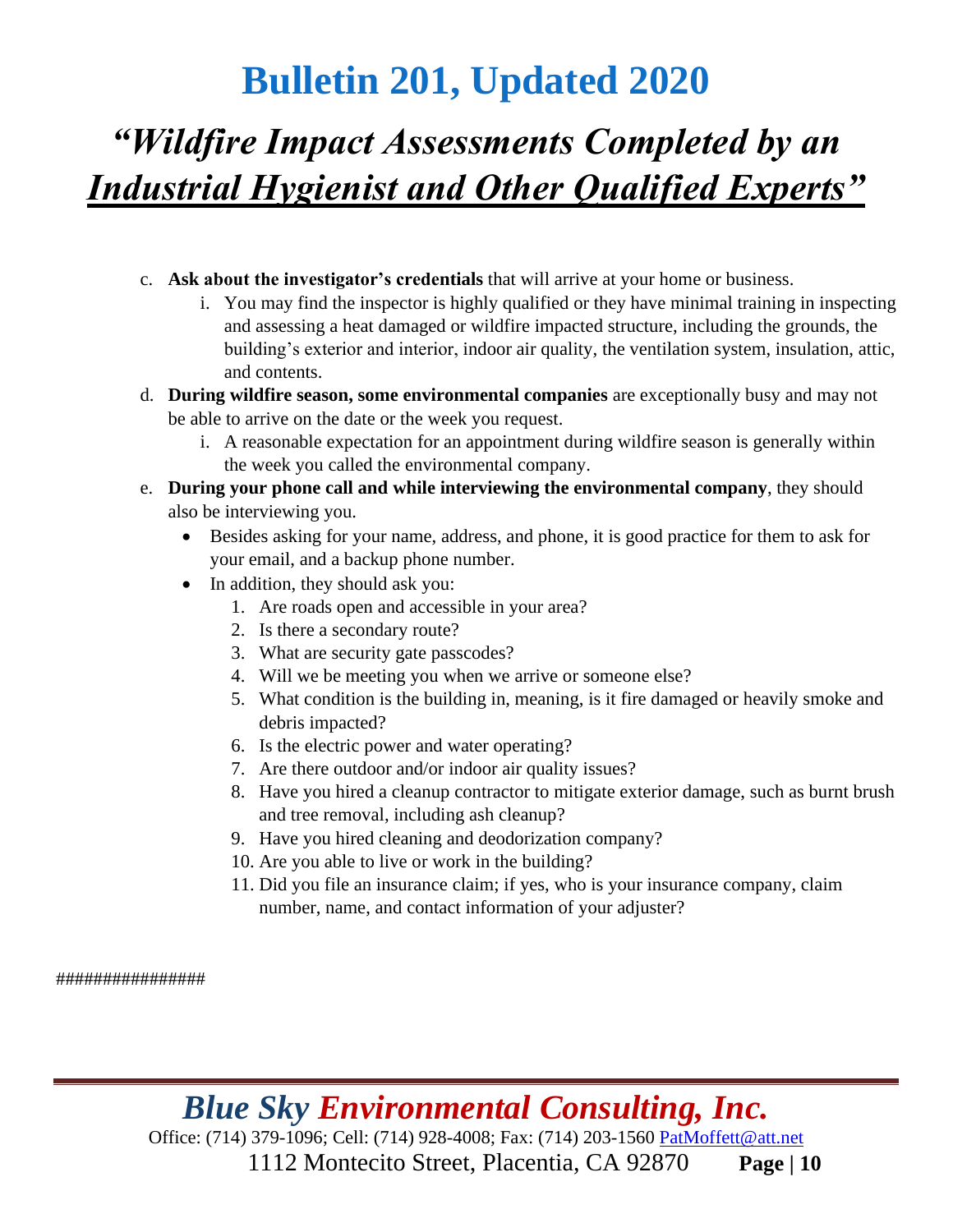## *"Wildfire Impact Assessments Completed by an Industrial Hygienist and Other Qualified Experts"*

#### **9.0 Environmental Impact Assessment: With and Without Sampling:**

#### **1. Occupant Interview:**

- a. The AIHA Technical Guide for Wildfire Impact Assessments recommends the occupant completes an interview questionnaire. This documents the concerns and should become one of the foundation elements in the inspector's report.
	- i. **The occupant interview describes in your words,** the history of the wildfire impacting your home or business; your concerns and those of family and workers' about potential health issues; and among other things, it documents your concerns involving structure (exterior and interior), and personal possessions.
		- 1. (Note, if your inspector does not have an occupant interview form, email us for a copy of our form.)

#### **2. Documentation:**

- a. Documentation is the key for all future work.
	- i. Documentation starts with your phone call, the occupant interview, visually assessing the conditions surrounding the building and in the building; then, completing a thorough photo documentation of areas impacted by wildfire.

#### **3. Environmental Impact Investigation "without Sampling":**

- a. Discussion about Wildfire Impact Inspection:
	- i. **The visual inspection is the most important part of any investigation**. When there is obvious visible evidence of the wildfire impacting the exterior, interior, and personal possessions, costly and time-consuming sampling may not be necessary to collect.
	- ii. **In these situations, extensive photo documentation of heat damage and impaction** of smoke, soot, char, ash, and wildfire particulate should be sufficient, where the inspector is expected to have enough information to justify writing a report of his or her findings, and when required, include a scope of work to bring the building, air quality and personal possessions back to pre-wildfire loss conditions.

#### **4. Environmental Impact Investigation "with Sampling":**

- a. Discussion about Sampling Strategies:
	- i. **When there is obvious visible wildfire evidence,** or when the human eye cannot verify the extent of wildfire impaction, air and surface sampling may be necessary to confirm what the inspector knows or suspects to be wildfire particulate versus household dirt.

### *Blue Sky Environmental Consulting, Inc.*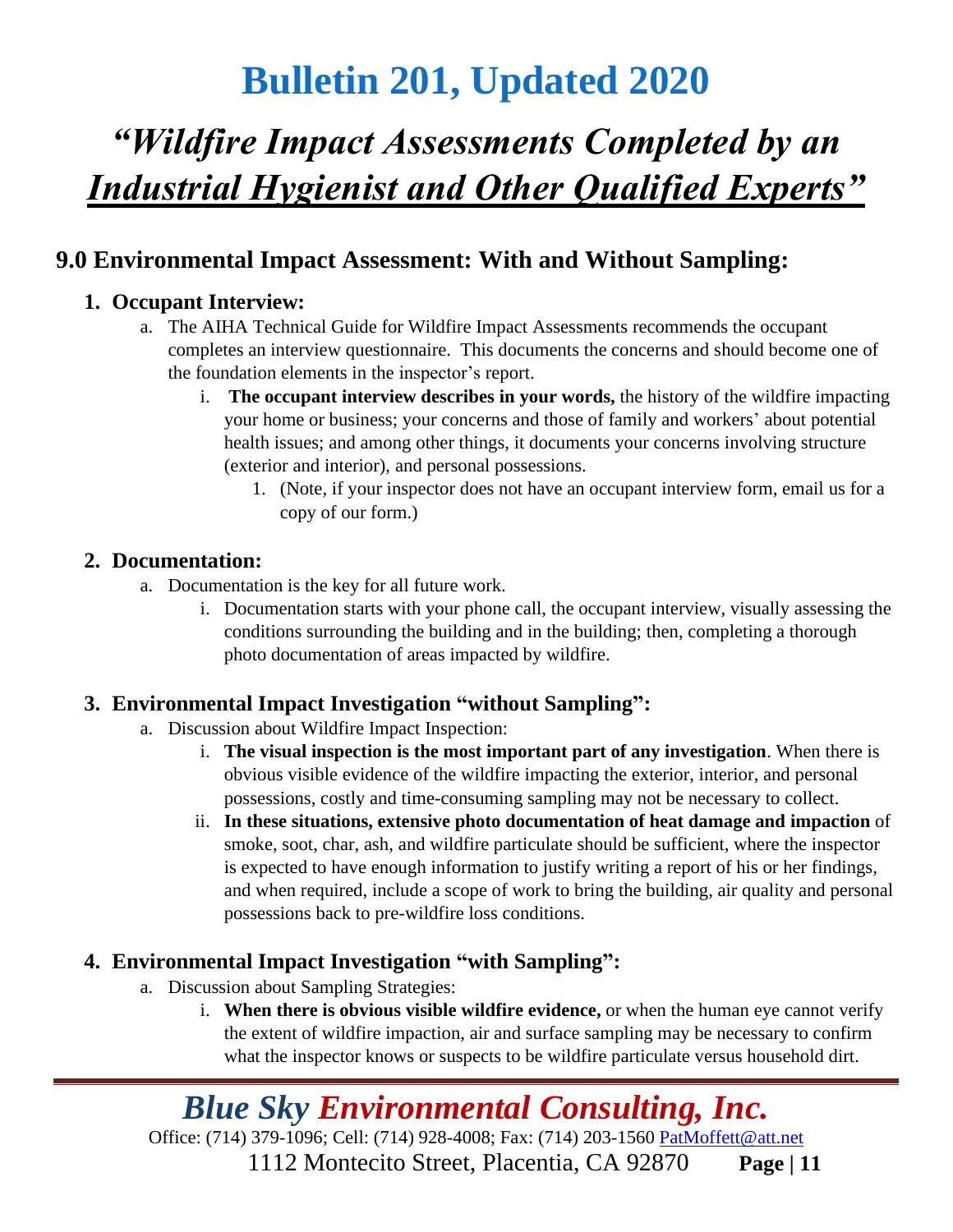# *"Wildfire Impact Assessments Completed by an Industrial Hygienist and Other Qualified Experts"*

- ii. **The sampling strategy should be designed to provide sufficient data that enables the trained investigator to test a hypothesis,** intended to confirm the presence of measurable wildfire combustion generated particulate matter. In other situations, the hypothesis can confirm that burnt neighboring buildings are the most probable cause of poor indoor air quality, and/or the presence of asbestos and other toxic materials. When analytical results do not support the hypothesis, further investigation and sampling may be required. In some situations, sampling methods and analytical procedures may change; and/or, based on results, the inspector is required to change his/her opinions.
- iii. **A flawed sampling strategy may lead to false positive or negative findings.** When a sampling strategy does not provide for the collection of enough samples to represent the actual site conditions, the associated analytical results may be inadequate; the results may not provide sufficient information to test the hypothesis.
- iv. **The value of sample data is entirely dependent on the quality and reliability of the collection method and sampling procedures used.** Recognizing most sampling is directed at collecting surface and airborne particles associated with the wildfire, other forms of sampling and analysis can provide valuable information, such as sampling for volatile organic compounds (VOCs) and semi-volatile organic compounds (SVOCs).
- v. **VOC and SVOC sampling have unique challenges** since smoke and other odors from a wildfire may or may not be measurable through analytical methods. Some SVOCs, such as polycyclic aromatic hydrocarbons (PAHs) absorb into building dust, fabrics, and insulation, which may be present and noticeable months after initial exposure.
- vi. **Several reasons why VOCs and SVOCs are difficult to capture and quantify**:
	- 1. The building is not closed for an adequate length of time to flush out outside (outdoor) influences, such as outdoor air that mixes (dilutes) with the VOCs and SVOCs (gases) being emitted from their source.
	- 2. Temperature, humidity and vapor pressure change throughout the day and night, where at night for example, lower temperatures, higher humidity, and with the ventilation system on, changes the chemistry of gases being released by wildfire smoke, where smoke-like odors can become noticeable and irritating.
	- 3. The detectible level of VOCs and SVOCs for humans at day and night change, where this phenomenon in part is related to being in an enclosed space for a period, where there is an increase in chemical odor sensitivity.
	- 4. Sampling indoor air is usually a snap-shot in time, using a five, ten, to a sixty minute sampling (using Summa canisters for example) method that captures indoor air. In these cases, the sampling method may not have been taken at the ideal time or length in sampling time to document any release of gases.

#### *Blue Sky Environmental Consulting, Inc.*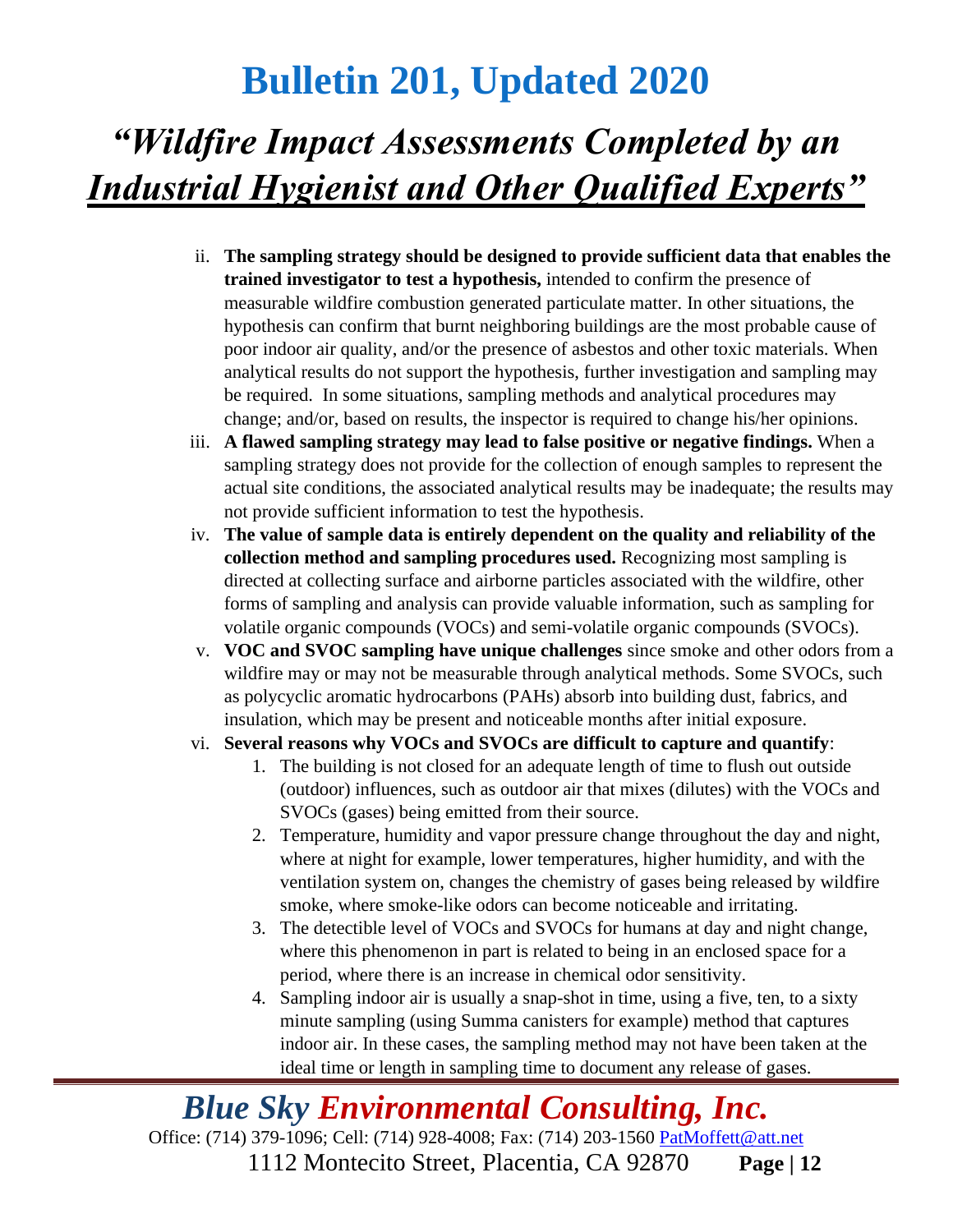# *"Wildfire Impact Assessments Completed by an Industrial Hygienist and Other Qualified Experts"*

- 5. There wasn't enough samples collected under ideal conditions, where in some parts of the building, there was a statistical measurable change in the data, where in other parts of the building, changes in types of gases did not shift or occur.
- 6. The lab's measurement of VOCs and SVOCs are at non-detectible levels, even though humans can detect smoke odors through their olfactory lobe. Olfactory perception, while subjective unless proven otherwise, is an indicator of wildfire residue's impact to an occupiable structure. There are many theories for this phenomena, some being, the sampling time was not under ideal sampling conditions; the sampling method and collection times were not adequate; the requested analysis were not appropriate to identify extremely low-levels of VOCs and SVOCs.

#### **10.0 Types of Environmental Sampling:**

#### **1. Discussion Points:**

#### **a. To Sample or Not?**

- i. Once the investigator arrives, and completes an occupant interview, and a thorough wildfire impact inspection and assessment, they should have sufficient information to consult with you on whether collecting environmental samples are reasonable and appropriate option or not.
- ii. The investigator is expected to have with them multiple types of sampling equipment and media, and their sampling strategy should be formulated based on known conditions the community experienced as reported in the news, and the customer's interview.
- iii. The cost in collecting samples is not inexpensive (often, in the thousands of dollars), and it is important to determine whether the goal in sampling and analysis can provide additional information to the already completed inspection.
- iv. Sometimes the building owner and the investigator is obliged to complete sampling, such as when a third-party (e.g., insurer, attorney) requires the data. This means that the inspection and analysis opinions of the expert investigator must be confirmed using appropriate sampling and laboratory analysis methods.
- v. Sampling is also driven by occupant health concerns, including questions about indoor air quality (IAQ), and questions about the impact smoke and particulate has on the building and personal contents.

#### *Blue Sky Environmental Consulting, Inc.* Office: (714) 379-1096; Cell: (714) 928-4008; Fax: (714) 203-1560 [PatMoffett@att.net](mailto:PatMoffett@att.net)

1112 Montecito Street, Placentia, CA 92870 **Page | 13**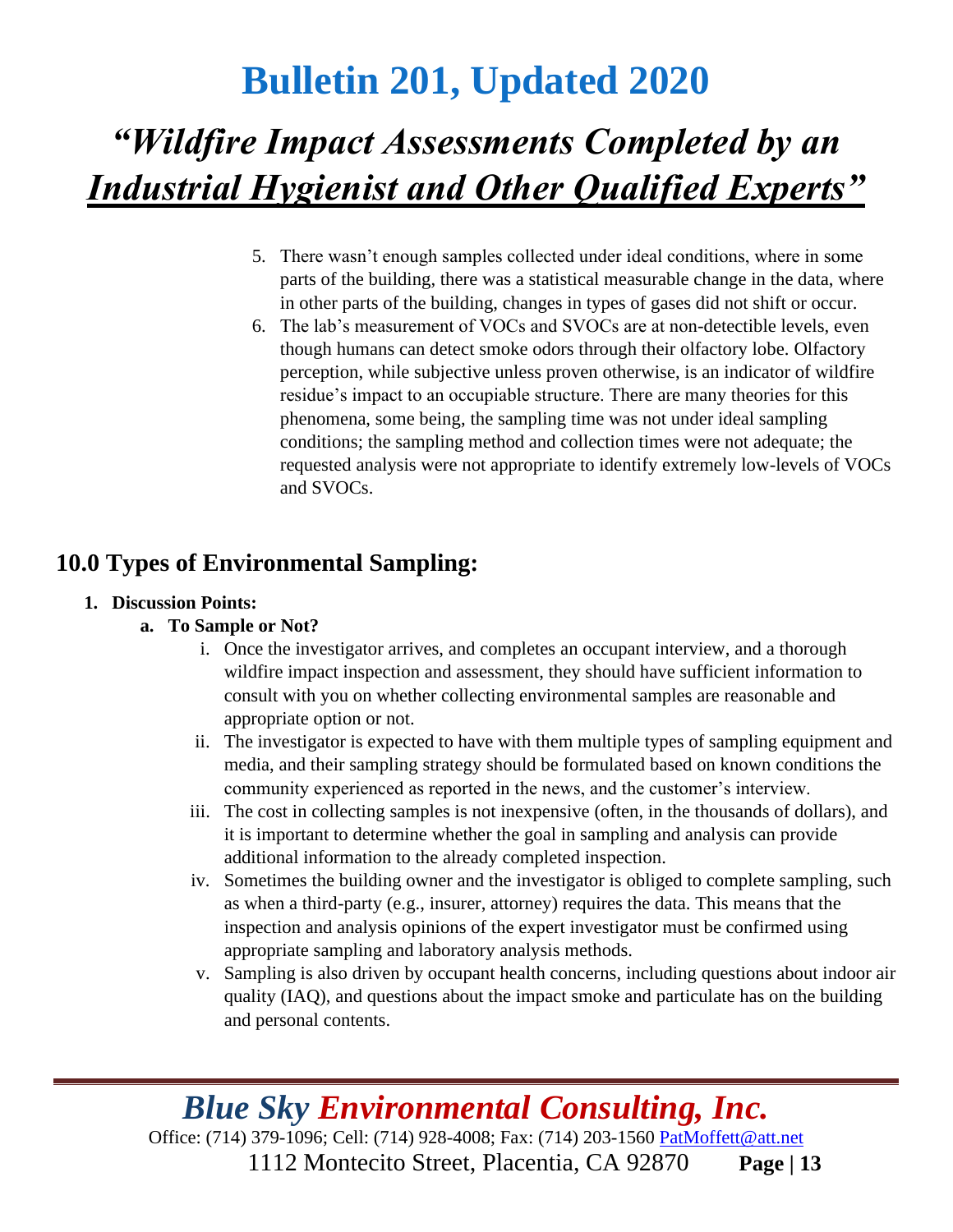## *"Wildfire Impact Assessments Completed by an Industrial Hygienist and Other Qualified Experts"*

#### **b. Industry Standards and Guidelines:**

- i. Currently, there are no industry standards for assessing wildfire damaged and smoke impacted buildings. There are guidelines for collecting wildfire smoke (smoke film, vapors, and gases, and particulate) in AIHA's "Technical Guide," and depending on the expert, and the requirements for completing sampling in the field, they may refer to one or more ASTM Standards, such as:
	- 1. D4840-99(2010) "*Standard Guide for Sampling Chain-of-Custody Procedures.*"
	- 2. D5197-16 "*Standard Test Method for Determination of Formaldehyde and Other Carbonyl Compounds in Air (Active Sampler Methodology)*."
	- 3. D5755 -09(2014)e1 "*Standard Test Method for Microvacuum Sampling and Indirect Analysis of Dust by Transmission Electron Microscopy for Asbestos Structure Number Surface Loading"* which can be used to support microvacuuming loose soot on surfaces.
	- 4. D6345-10 "*Standard Guide for Selection of Methods for Active, Integrative Sampling of Volatile Organic Compounds in Air.*"
	- 5. D6602(2018) "*Standard Practice for Sampling and Testing of Possible Carbon Black Fugitive Emissions or Other Environmental Particulate, or Both.*"
	- 6. D7910-14 "*Standard Practice for Collection of Fungal Material from Surfaces by Tape Lift.*"
	- 7. D8141-17 "*Standard Guide for Selecting Volatile Organic Compounds (VOCs) and Semi-Volatile Organic Compounds (SVOCs) Emission Testing Methods to Determine Emission Parameters for Modeling of Indoor Environments.*"
	- 8. E800-14 "*Standard Guide for Measurement of Gases Present or Generated During Fires*."
	- 9. E1216-11(2016) "*Standard Practice for Sampling for Particulate Contamination by Tape Lift.*"

#### **c. Air and Water Sampling:**

i. There are various government agencies that regulate the quality of the air we breathe and the water we drink, which are not included in this bulletin. Wildfires are known to have released chemicals and toxins in air and have fouled drinking water from rivers, streams, city water and wells. If you are concerned about these issues, consult with your environmental company and their industrial hygiene team.

#### *Blue Sky Environmental Consulting, Inc.*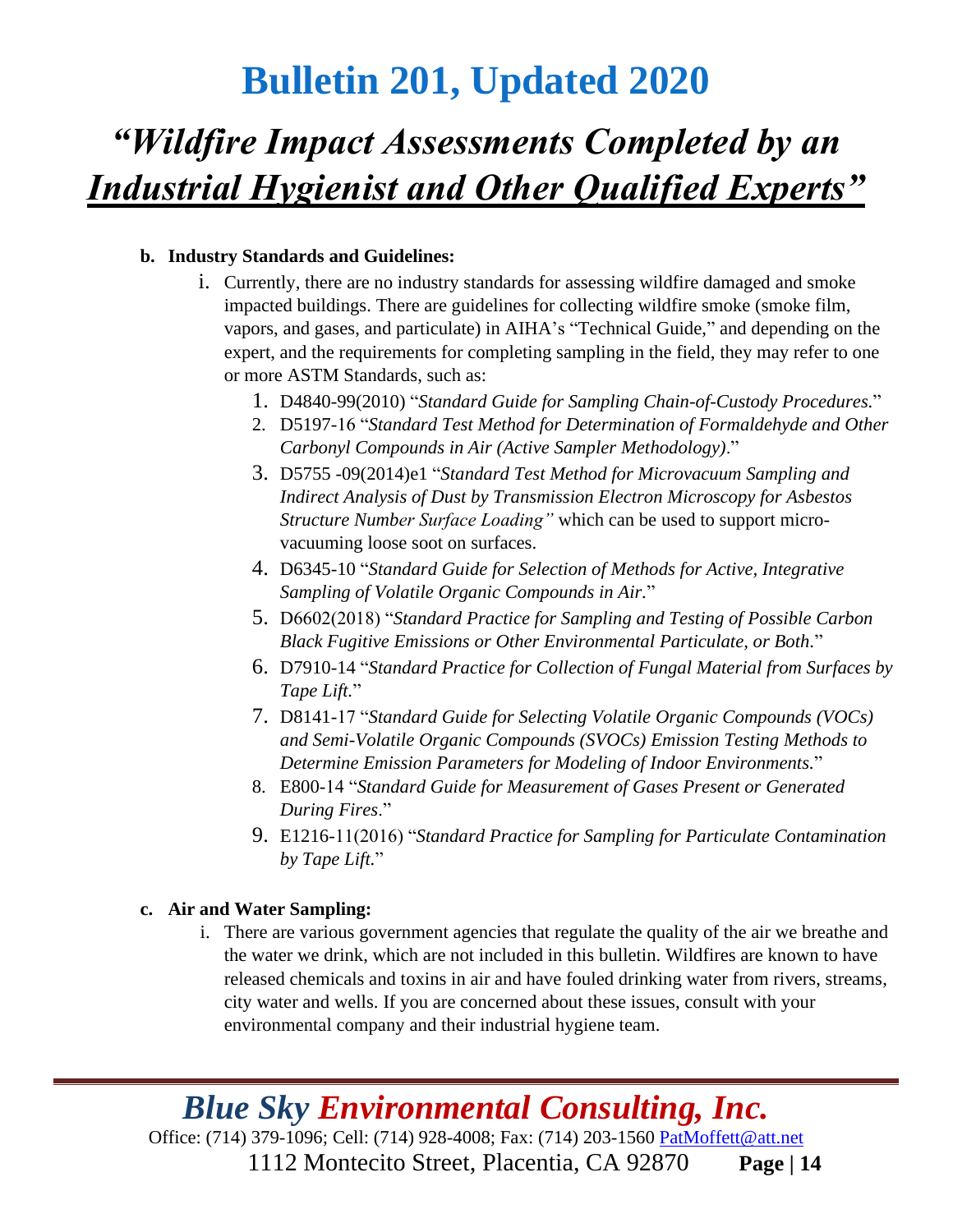### *"Wildfire Impact Assessments Completed by an Industrial Hygienist and Other Qualified Experts"*

#### **d. Air and Surface Sampling Difficulties:**

- i. Surface and air sampling of wildfire residue involves collecting foreign matter and gases that were not present before the wildfire. Smoke, for example, is a complex mixture of particulate matter and gases, such as particulate matter brought into a building that includes soot, char, ash, vegetation and organic and inorganic substances; and vapors and gases, such as carbon dioxide, water, carbon monoxide, hydrocarbons and other organic chemicals, nitrogen oxides, and trace minerals. There are thousands of individual compounds present in smoke.
- ii. As mentioned above, there are ASTM standard guides for several sampling methods. For a discussion about specific sampling, and the plus and minus of each, refer to AIHA's Technical Guide.
- iii. The sampling method(s) and lab data are expected to answer specific questions based on the customer interview and assignment; when the data does not provide or produce the desired results, further sampling using different methods of collection and analysis may be required.
- iv. Surface sampling for wildfire combustion byproducts and vegetative matter is both a science and an art. The investigator is expected to understand the complex nature of wildfires and the limitations of sampling and analysis. When sampling and laboratory analysis are not completed correctly, the sample collection and resulting data can be skewed, producing false positive or false negative results.
- v. Many wildfires leave behind vapors and gases in buildings which are expected to dissipate fairly rapidly in fresh air, but there are a number of VOCs and SVOCs that cling to building finishes and bind with materials and dust, which can remain for days, weeks and months. These compounds including particulate matter, can be the source of lingering smoke odor and the source of potential health issues.

#### **e. Types of Surface Sampling, Limitations and Documentation:**

- i. Types of Surface Sampling:
	- 1. Chemical wipes (e.g., Ghost wipes, and specially prepared wipes) for the identification of chemical residues.
	- 2. Dry matter collection methods including micro-vacuum.
	- 3. Bulk materials, such as when there is a large collection of particulate matter, or heat damaged materials.

#### *Blue Sky Environmental Consulting, Inc.*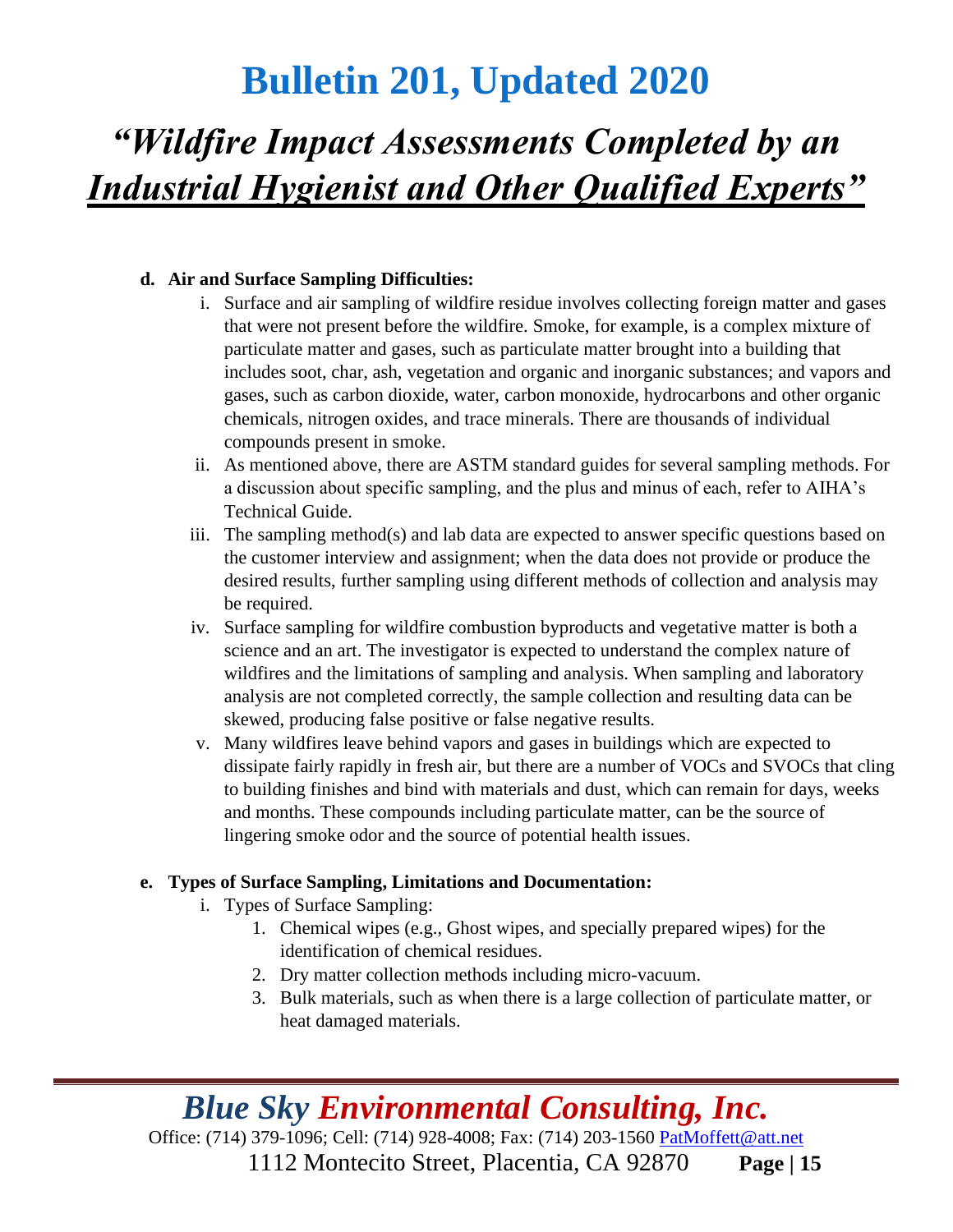# *"Wildfire Impact Assessments Completed by an Industrial Hygienist and Other Qualified Experts"*

- 4. Tape lifts (tapelifts) are the majority of samples collected at a wildfire impacted building, because they have proven to be an effective sampling method for collecting particles such as ash, soot, char and other signature particles, which are the primary indicators of wildfire affecting a building and personal possessions. Unlike other sampling methods, properly applied, the tapelift technique preserves the relative position, density, size, and shape of particles, as well as the population per unit area.
- ii. Notes:
	- 1. Based on the building and materials sampled, there are challenges and limitations to each of the above sampling methods, which should be discussed with the customer and in reports.
	- 2. Each sampling area should have a corresponding photograph or group of photos showing the material to be sampled, sampling method, and the sample with its identification number, which can be found on the chain of custody. It is recommended that the report should have photos showing where each sample was collected either in the body of the report or attached as an appendix.

#### **f. Types of Air Sampling, Limitations and Documentation:**

- i. Types of Air Sampling:
	- 1. There are two general types of air sampling, one for particulate matter and the other for gases.
	- 2. Particulate and gases require collecting indoor air from a controlled space that was sealed for no less than 8 to 12 hours from surrounding rooms or outside influences, where fans or air conditioning are not operating in the environment to be sampled. Then, when required, fans and air conditioning can be turned on, and the sampling regime is repeated.
		- a. Particulate matter is extracted out of the air through a vacuum pump, where a filter media is in a cassette.
		- b. Gases in air can be collected on specific carbon adsorption tube media, in a Summa canister, or a Tedlar bag.
	- 3. There are inherent limitations when collecting air samples, such as not having an environment conducive for sampling, not having control samples from unaffected environments, and sampling in a community that remains impacted by airborne particulate and smoke vapors and gases.

## *Blue Sky Environmental Consulting, Inc.*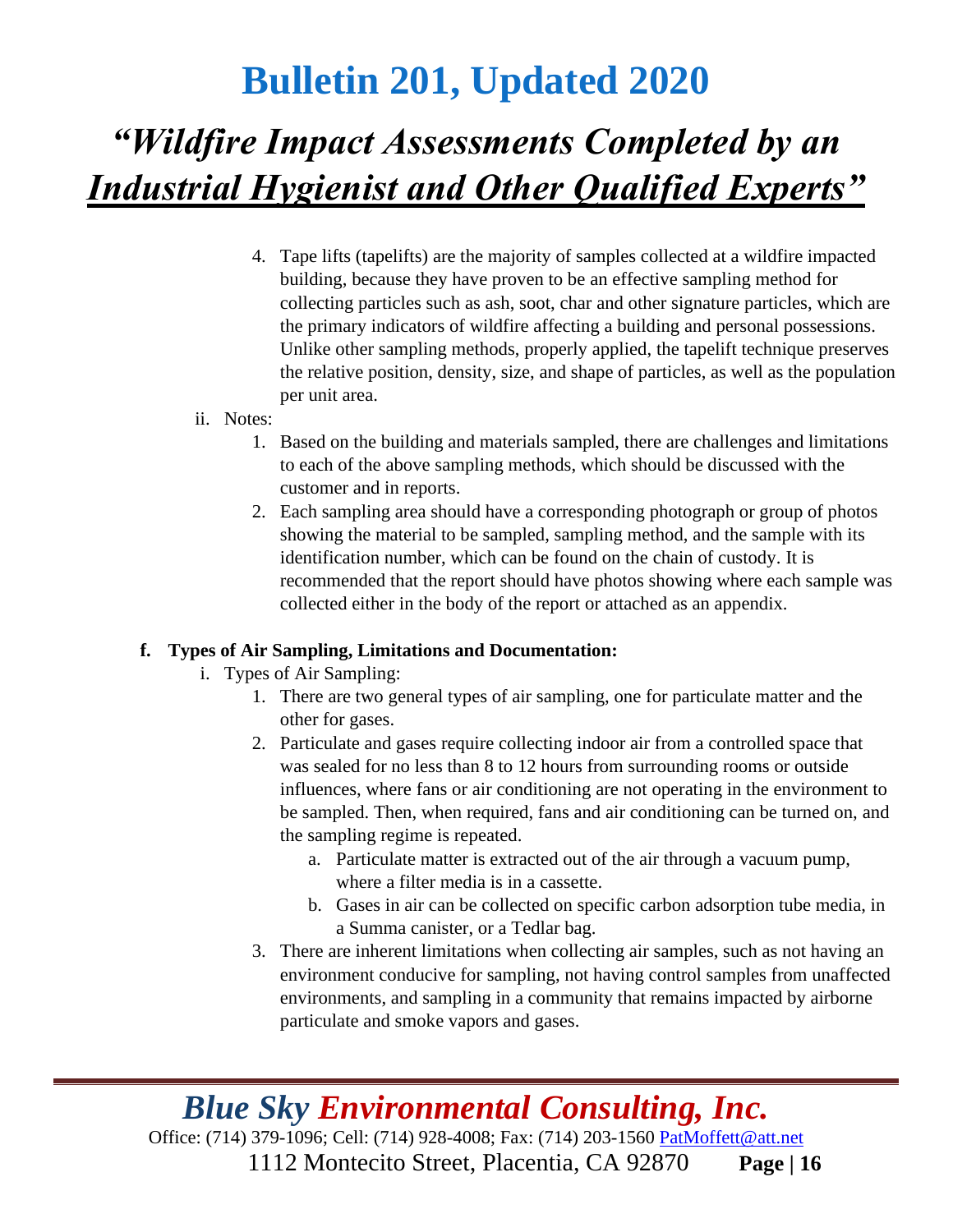## *"Wildfire Impact Assessments Completed by an Industrial Hygienist and Other Qualified Experts"*

- 4. Besides photo documentation of the areas sampled, having additional documentation may assist the investigator, such as:
	- a. Temperature and humidity readings indoors and outdoors.
	- b. Wind speed, pressure and direction of wind impacting a building.
	- c. A laser particle counter that measures particulate matter indoors and outside from 10 microns in size down to 0.1 microns.

#### **11.0 Reporting Investigation and Laboratory Findings:**

- **1. The Results of the Occupant Interview, Investigation and Assessment, Laboratory Analysis and Report:**
	- a. The investigator is expected to have specific training in occupant interviewing, construction, investigation, assessment, hypothesis modeling, sampling, laboratory interpretation, and report writing.

#### **2. Report Writing Basics:**

- a. **The occupant interview** is an integral part of the investigation and assessment process. This information is important to capture in the report and in the investigator's final analysis.
- b. **The investigator should outline their conclusions of the inspection and assessment,** which either found that sampling was not required, or it was important to sample.
- c. **When sampling occurred, the sampling part of the report** should describe what sampling methods were available and which methods were applied. In addition, it should state restrictions in sampling, such as the investigator could not gain access to certain portions of the building, ventilation system, attic, or crawlspace. When sampling is required, the data should be incorporated into the report, or attached as a supplement, including seeing the raw set (not the redacted set) of laboratory data.
- d. **The conclusion section** is based on the findings of the occupant interview, the investigators' inspection, and assessment, and when available, the laboratory analysis. Together, they are expected to provide valuable information to the customer about the wildfire impact affecting their property and when required, the next step in mitigating damage or the impact to bring their environment back to pre-loss conditions.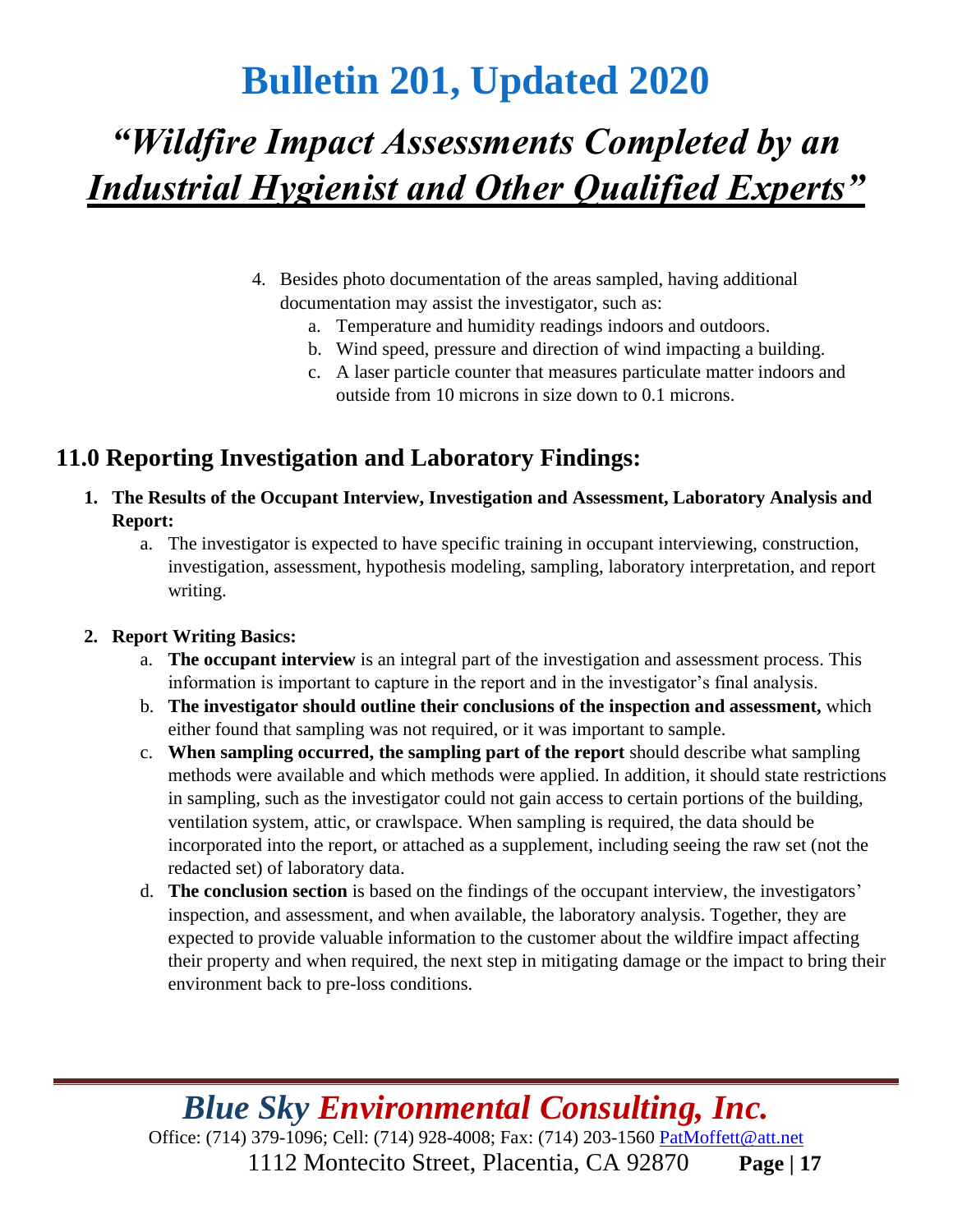### *"Wildfire Impact Assessments Completed by an Industrial Hygienist and Other Qualified Experts"*

#### **12.0 The Investigator's Scope of Work Leading to Closure:**

#### **1. Scope of Work Writing and Closure:**

- a. When the investigator is required to establish the direction leading to "cleaning, deodorization, and repair"; or, "it is not necessary to complete some processes of cleaning, deodorization and repair" in their scope of work for others to follow, it is assumed, the inspector is qualified, competent, and credentialed to direct others in performing their work, including, but not limited to:
	- i. Exterior:
		- 1. Exterior debris removal and cleanup.
		- 2. Building washing, lawn furniture cleaning, deck, and swimming pool cleaning.
		- 3. Cleanup after Phos-Chek and other fire-retardant impactions.
		- 4. Recommending or not recommending building repair and painting, such as from heat damage, and thermal pressures affecting windows, doors, decks, siding, and roofing.
	- ii. Interior:
		- 1. Cleaning and deodorization of structure and furniture.
		- 2. Cleaning and deodorization of soft goods including draperies, carpets, upholstery, linens, and clothing.
		- 3. Cleaning of mechanical HVAC systems and ducting, bathroom and kitchen fans and ducting.
		- 4. Removal and replacement of wall, attic, and crawlspace insulation.
		- 5. Repainting and repair.
		- 6. Refinishing or replacement.
	- iii. Administrative:
		- 1. The only way the inspector knows the scope of work they directed was completed to their satisfaction, is through one or more verification site assessments and/or through verification clearance sampling.
		- 2. The inspector is to consult with their customer their findings, based on the occupant interview, their inspection and assessment, and when necessary laboratory findings that the building, its environment, and personal possessions are back to pre-loss condition, or the goals of their assignment have been achieved.

### *Blue Sky Environmental Consulting, Inc.*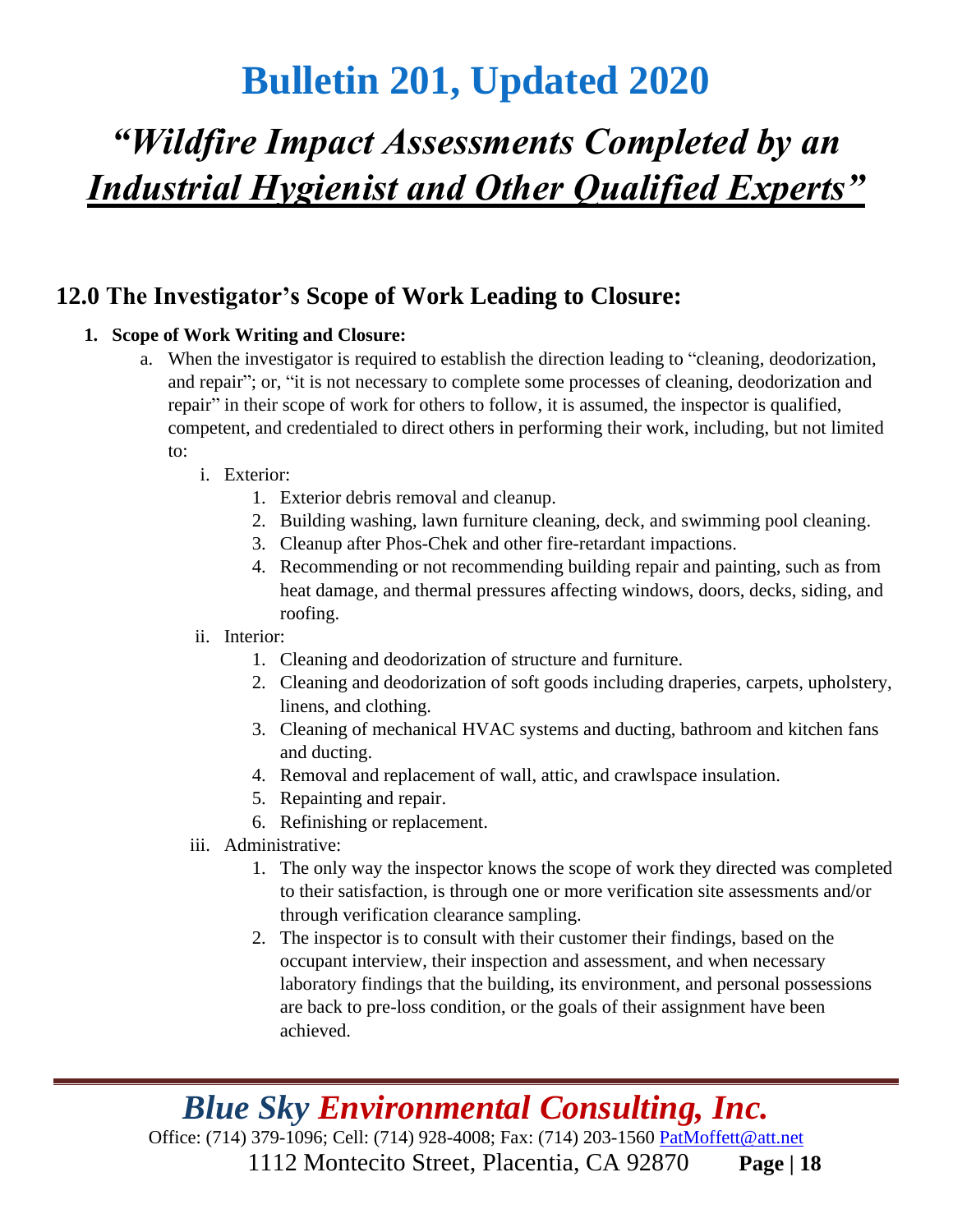### *"Wildfire Impact Assessments Completed by an Industrial Hygienist and Other Qualified Experts"*

#### **13.0 Filing an Insurance Claim:**

#### **1. Filing an Insurance Claim:**

- a. Discussion:
	- i. When an insurance claim is filed in a substantial community-wide wildfire, more than likely, the claim may be not be inspected for days or weeks after the wildfire by a company field adjuster, an independent adjuster (IA) or a catastrophe (CAT) adjuster who may have come from out of state.
	- ii. Unlike a company adjuster, the IA or CAT adjuster are often fact-gathers, who may or may not have claims management authority. Meaning, they may not have the authority to direct the insured what to do, other than advise them to protect their property as best as they can; they will not approve work or pay claims.
	- iii. Under some state insurance regulations, it is up to the insured to protect their property from experiencing further damage, and not the insurer. Therefore, it becomes the responsibility of the insured to either cleanup wildfire damage, smoke, soot, char and ash impaction as best they can, or hire cleanup companies and restoration contractors skilled in the art of wildfire debris removal, exterior cleaning, interior cleaning and deodorization, including contents (personal possession) cleaning and deodorization.
- b. Documentation:
	- i. In all insurance claims and settlements, documentation is everything. Even when an adjuster inspects the building, that inspection may be the beginning process. The insurer may need to hire others, such as contractors and environmental professionals to inspect and assess damage and impaction, and when required, complete sampling.
	- ii. In large or complicated wildfire damage assessments, the insured may benefit by getting a second opinion involving damage to their property, including the presence of environmental contamination from burnt neighboring buildings. It is important to document why the indoor air quality is poor to unacceptable, and documenting with distant and closeup photos and videos, including 2-D and 3-D Matterport scanning (a tour) of the interior and exterior, including the placement of furniture, antiques, musical instruments, fine art, etc., can be helpful in substantiating claims.
	- iii. To maintain integrity of the insurance claim supported with creditable, verifiable, documentation, a visual inspection and assessment, photos and Matterport should be completed as close to the time of loss as possible.

#### *Blue Sky Environmental Consulting, Inc.*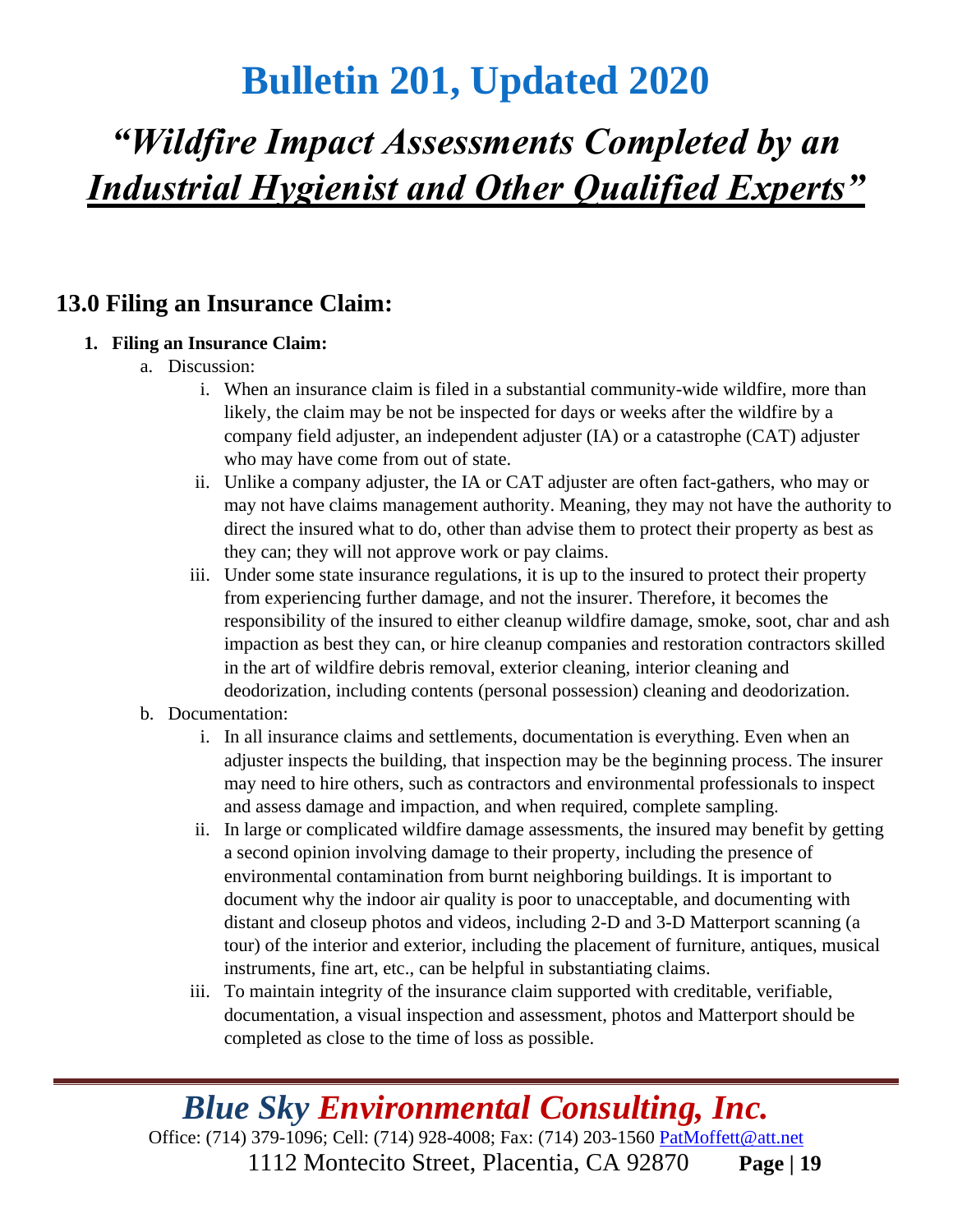## *"Wildfire Impact Assessments Completed by an Industrial Hygienist and Other Qualified Experts"*

#### **14.0 Cleaning Up Exterior Wildfire Debris:**

- **1. Precautions Before You, Your Family and Friends Begin Wildfire Debris Removal and Cleanup:**
	- a. Recognize that your health and the health of your family and coworkers is more important than removing wildfire debris and cleaning up the exterior of your building. When an individual experiences health concerns, have them leave the wildfire impacted area and seek appropriate medical advice.
	- b. If you are in good health and can wear a respirator to complete cleanup, it is recommended for you and others to wear a NIOSH approved N-95 respirator.
	- c. Follow the advice in your state and county, such as California Air Resources Board (CARB) "*Protecting Yourself from Wildfire Smoke*" [https://ww2.arb.ca.gov/protecting-yourself-wildfire](https://ww2.arb.ca.gov/protecting-yourself-wildfire-smoke)[smoke,](https://ww2.arb.ca.gov/protecting-yourself-wildfire-smoke) and federal government, such as "*EPA – Wildfires and Indoor Air Quality*" <https://www.epa.gov/indoor-air-quality-iaq/wildfires-and-indoor-air-quality-iaq>
	- d. When you must cleanup ash, do so safely, and follow safety directions from your state, such as the California Department of Public Health "*Cleaning Up Wildfire Ash Safely*" <https://www.cdph.ca.gov/Programs/OPA/Pages/NR18-039.aspx>
	- e. For additional personal protective equipment (PPE) recommendations, go to 3M Technical Data Bulletin #182 [https://multimedia.3m.com/mws/media/882700O/3m-technical-data-bulletin-182](https://multimedia.3m.com/mws/media/882700O/3m-technical-data-bulletin-182-ppe-during-cleanup-of-residential-wildfire-debris.pdf) [ppe-during-cleanup-of-residential-wildfire-debris.pdf](https://multimedia.3m.com/mws/media/882700O/3m-technical-data-bulletin-182-ppe-during-cleanup-of-residential-wildfire-debris.pdf)

#### **2. Precautions Your Contractors Must Take in Protecting Workers During Wildfire Cleanup:**

- a. When you hire workers to complete outdoor cleanup, they must be doing so safely following OSHA and other government regulations, such as:
	- i. "*Respiratory Protection During Fire Cleanup*" [https://www.dir.ca.gov/dosh/Fire\\_Resp\\_Protection.html](https://www.dir.ca.gov/dosh/Fire_Resp_Protection.html)
	- ii. "*Worker Safety in Wildfire Regions*" [https://www.dir.ca.gov/dosh/Worker-Health-and-](https://www.dir.ca.gov/dosh/Worker-Health-and-Safety-in-Wildfire-Regions.html)[Safety-in-Wildfire-Regions.html](https://www.dir.ca.gov/dosh/Worker-Health-and-Safety-in-Wildfire-Regions.html)
	- iii. "*Personal Protective Equipment During Wildfire Cleanup*" <https://www.dir.ca.gov/dosh/wildfire/Protective-Equipment-During-Fire-Cleanup.html>
	- iv. "*Emergency Regulation on Protection from Wildfire Smoke"* [https://www.dir.ca.gov/dosh/doshreg/Protection-from-Wildfire-Smoke/Wildfire-smoke](https://www.dir.ca.gov/dosh/doshreg/Protection-from-Wildfire-Smoke/Wildfire-smoke-emergency-standard.html)[emergency-standard.html](https://www.dir.ca.gov/dosh/doshreg/Protection-from-Wildfire-Smoke/Wildfire-smoke-emergency-standard.html)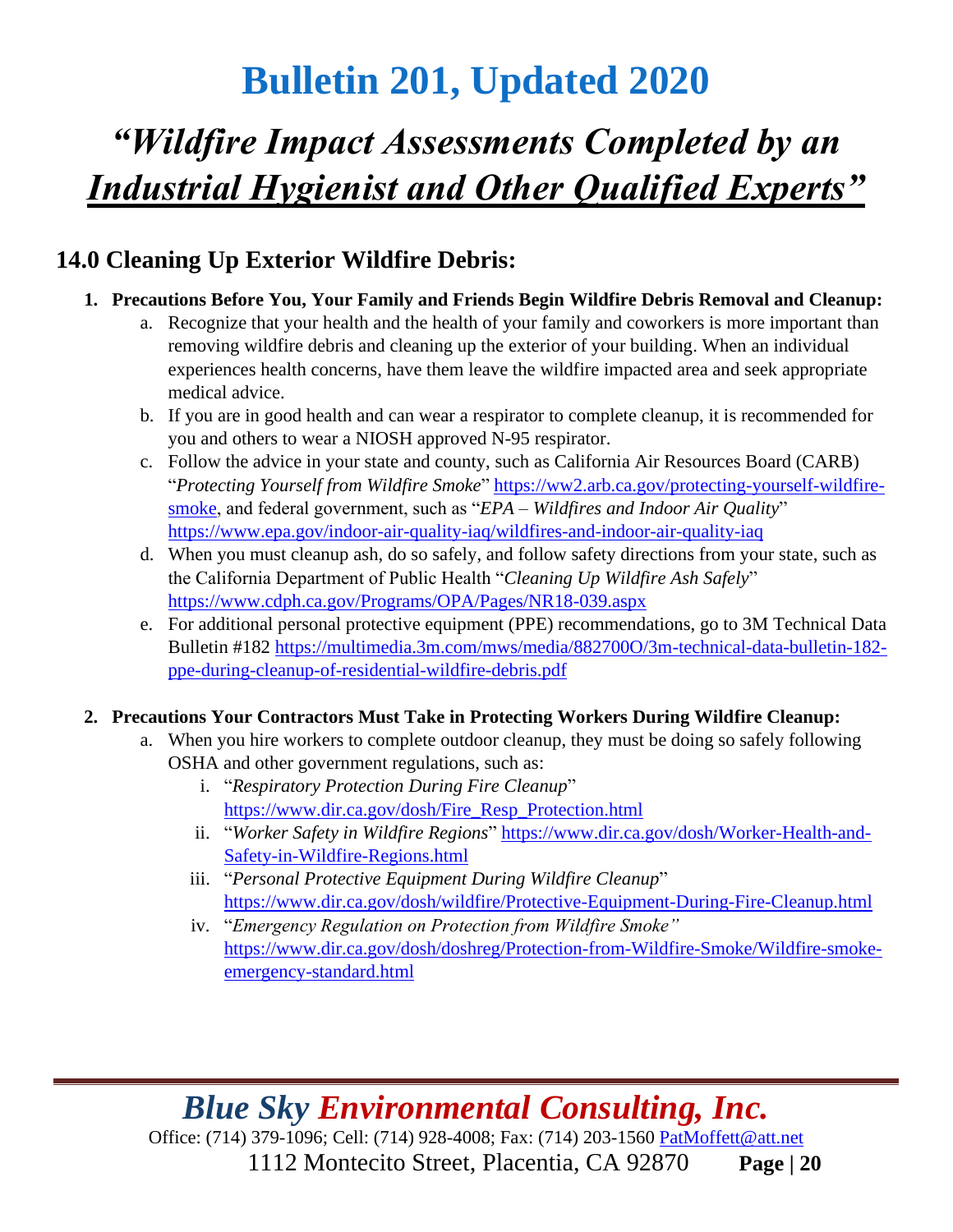## *"Wildfire Impact Assessments Completed by an Industrial Hygienist and Other Qualified Experts"*

- **3. Precautions Before Disturbing or Removing Wildfire Debris that Can Contain Hazardous Chemicals and Hydrocarbons:**
	- a. A "*Health and Safety Hazard Assessment*" must be completed before disturbing buildings and vehicles that were partially or completely burnt. Refer to your state and local jurisdiction for additional information, including codes and regulations. Examples of precautions include:
		- i. Guidance for the "*Evaluation of Fire Debris Cleanup and Employee's Exposure to Silica, Asbestos, Metals, and Polyaromatic Hydrocarbons*" is found in CDC/NIOSH document "HHE Report No. 2018-0094-3355" [https://www.cdc.gov/niosh/hhe/reports/pdfs/2018-](https://www.cdc.gov/niosh/hhe/reports/pdfs/2018-0094-3355.pdf?s_cid=102015-HETAB-RSS-001) [0094-3355.pdf?s\\_cid=102015-HETAB-RSS-001](https://www.cdc.gov/niosh/hhe/reports/pdfs/2018-0094-3355.pdf?s_cid=102015-HETAB-RSS-001)
		- ii. EPA's "*Guidance for Conducting Emergency Debris, Waste and Hazardous Material Removal Actions Pursuant to a State or Local Emergency Proclamation*" [https://calepa.ca.gov/wp-content/uploads/sites/6/2019/06/Disaster-Documents-2011yr-](https://calepa.ca.gov/wp-content/uploads/sites/6/2019/06/Disaster-Documents-2011yr-GuideRemoval.pdf)[GuideRemoval.pdf](https://calepa.ca.gov/wp-content/uploads/sites/6/2019/06/Disaster-Documents-2011yr-GuideRemoval.pdf)
		- iii. In California, also comply with "*Emergency Guidance on Wildfires, Fact Sheet #1 and #2*"<https://dtsc.ca.gov/emergency-guidance-on-wildfires-1/> and <https://dtsc.ca.gov/emergency-guidance-on-wildfires-2-2/>
		- iv. California Recycle Program "*Dangerous Debris: Potential Health Risks Associated with Residential Wildfire Debris*"<https://www2.calrecycle.ca.gov/Publications/Details/1661>
		- v. California Hazardous Waste Operations "*Wildfire Debris Cleanup and Recovery*" <https://www.calrecycle.ca.gov/disaster/wildfires>

#### **4. Other Precautions That Must Be Considered Include:**

- a. Hazards associated with:
	- i. Electrical wiring and gas lines.
	- ii. Explosions from transformers, heat damaged propane and gas tanks, and explosions from containers having solvents, paints, fertilizers, and pesticides.
	- iii. Falling debris from overhead wiring, communication poles, trees, and roofing.
	- iv. Walking on burnt ground where the ground is soft, and it caves in.
	- v. Walking through ash that exposes workers and their clothing to hazardous substances.
	- vi. Unsafe buildings, including window glass that is tempered or not, which can break or explode inwards and outwards due to heat and vibration stress.
	- vii. Recurring fires from smoldering underground tree trunks and burnt buildings.
	- viii. Breathing in air that contains chemical fumes, VOCs and SVOCs.
	- ix. Contact with rodent feces including breathing in dust that can contain viruses such as Hantavirus.

### *Blue Sky Environmental Consulting, Inc.*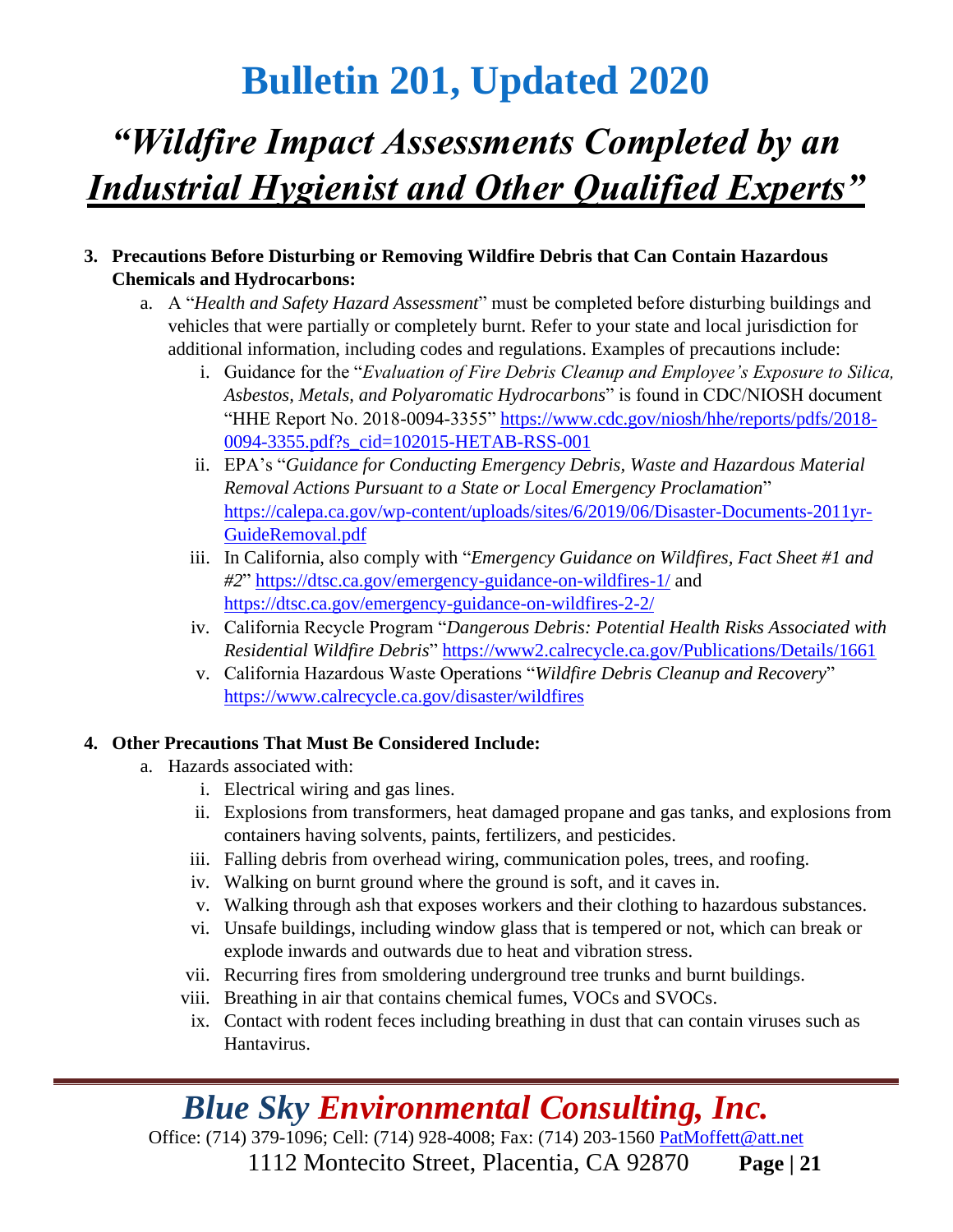## *"Wildfire Impact Assessments Completed by an Industrial Hygienist and Other Qualified Experts"*

- x. Contact with dead animals that are diseased.
- xi. Workers potentially exposed to the COVID-19 pandemic, which requires all contractors (employers) to have a program in place that protects cleanup workers and the public from exposure.
	- 1. CDC says "Wildfire smoke is a complex mixture of air pollutants that are harmful to humans. The relationship between wildfire smoke and COVID-19 has not yet been studied, but research suggests that exposure to smoke could increase the risk and severity of respiratory infections similar to COVID-19."
	- 2. More information on COVID and Worker Safety at Wildfire Impacted Areas, include but are not limited to:
		- a. Fire Management Board:
			- i. Wildland and Fire Medical and Public Health Advisory Team: [https://gacc.nifc.gov/nrcc/dispatch/equipment\\_supplies/agree](https://gacc.nifc.gov/nrcc/dispatch/equipment_supplies/agree-contract/contractor_updates/FMB_Memorandum_20-008a_Interim_Guidance_for_Prevention_of_Coronavirus_Disease_COVID-19_During_Wildland_Fire_Operations.pdf)[contract/contractor\\_updates/FMB\\_Memorandum\\_20-](https://gacc.nifc.gov/nrcc/dispatch/equipment_supplies/agree-contract/contractor_updates/FMB_Memorandum_20-008a_Interim_Guidance_for_Prevention_of_Coronavirus_Disease_COVID-19_During_Wildland_Fire_Operations.pdf) [008a\\_Interim\\_Guidance\\_for\\_Prevention\\_of\\_Coronavirus\\_Disease](https://gacc.nifc.gov/nrcc/dispatch/equipment_supplies/agree-contract/contractor_updates/FMB_Memorandum_20-008a_Interim_Guidance_for_Prevention_of_Coronavirus_Disease_COVID-19_During_Wildland_Fire_Operations.pdf) [\\_COVID-19\\_During\\_Wildland\\_Fire\\_Operations.pdf](https://gacc.nifc.gov/nrcc/dispatch/equipment_supplies/agree-contract/contractor_updates/FMB_Memorandum_20-008a_Interim_Guidance_for_Prevention_of_Coronavirus_Disease_COVID-19_During_Wildland_Fire_Operations.pdf)
			- ii. "Interim Standard Operating Procedures" <https://www.nwcg.gov/sites/default/files/docs/fmb-m-20-006a.pdf>
		- b. U.S. Department of Labor:
			- i. "Wildfires & COVID-19" <https://www.doi.gov/wildlandfire/wildfires-covid-19>
		- c. AirNow.gov
			- i. "*Wildfire Smoke: A Guide for Public Health Officials*" supplement contain information on COVID-19. [https://www.airnow.gov/publications/wildfire-smoke](https://www.airnow.gov/publications/wildfire-smoke-guide/wildfire-smoke-a-guide-for-public-health-officials/)[guide/wildfire-smoke-a-guide-for-public-health-officials/](https://www.airnow.gov/publications/wildfire-smoke-guide/wildfire-smoke-a-guide-for-public-health-officials/)

#### **15.0 Cleaning Up the Interior having Wildfire Debris:**

#### **1. Indoor Hazard Analysis and Risk Assessment:**

- a. The indoor hazard analysis and risk assessment are based in part on outside influences as mentioned above. Other considerations include but are not limited to:
	- i. How occupants feel when they enter their home or business.
	- ii. When occupants have diagnosed health effects including COPD, immune system disorders, or a diagnosis that potential environmental influences are impacting health.

### *Blue Sky Environmental Consulting, Inc.*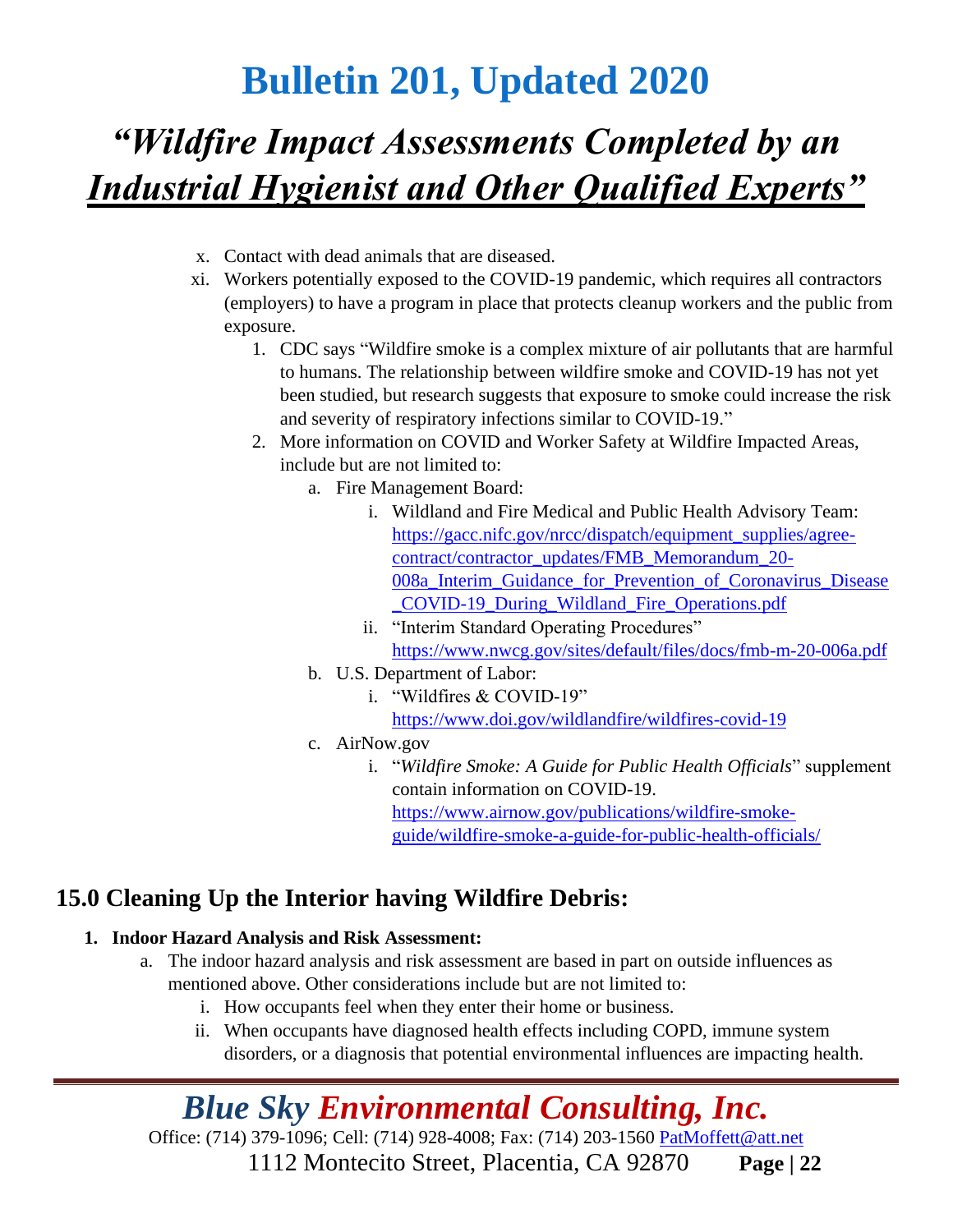## *"Wildfire Impact Assessments Completed by an Industrial Hygienist and Other Qualified Experts"*

- iii. When air or surface analysis confirm the presence of asbestos, lead, and other regulated materials.
- iv. When air or surface analysis confirm the presence of chemicals, VOCs and SVOCs.
- v. When regulated materials or hazardous waste is present, consult with state regulators on who is qualified to preform mitigation.
- b. Other Influences that can Impact Occupancy:
	- i. When potable water and electricity is not available.
	- ii. When the mechanical ventilation systems are not operating, they require repair or replacement.
	- iii. When portions of the building are heat damaged and require repair.
	- iv. When smoke odor and/or particulate matter is substantial that they affect occupant health, the indoor environment, and furnishings.
	- v. When extensive cleanup, cleaning and/or restoration is required.

#### **2. Wildfire Cleanup Procedures Completed by Professionals:**

#### **a. Documentation:**

- i. To document property damage and wildfire debris impaction, the building owner should hire an independent company specializing in photo documentation to capture video or photos of the entire property and landscape, the exterior and interior, and personal possessions. Properly completed, this form of documentation is defensible in arbitration and court.
	- 1. Note, initial documentation provides views the naked eye can see under normal light. It is incumbent on the building owner to have the documentation company consult with contractors when they are investigating ventilation systems, crawlspaces and attics, heat damaged and charred building components and roofing.

#### **b. Direct Hire:**

- i. When the building owner hires a wildfire cleanup contractor directly, generally, an environmental professional is not involved to independently inspect and assess property damage and wildfire impaction.
- ii. The written agreement between the building owner and cleanup contractor should have line items specifying what the cleanup contractor is to complete, the associated charges, and what the cleanup contractor is not going to do.
- iii. Recognizing the cleanup contractor is likely on multiple projects, where equipment and manpower could be stretched thin, make sure there is a start date and an agreed completion date.

### *Blue Sky Environmental Consulting, Inc.*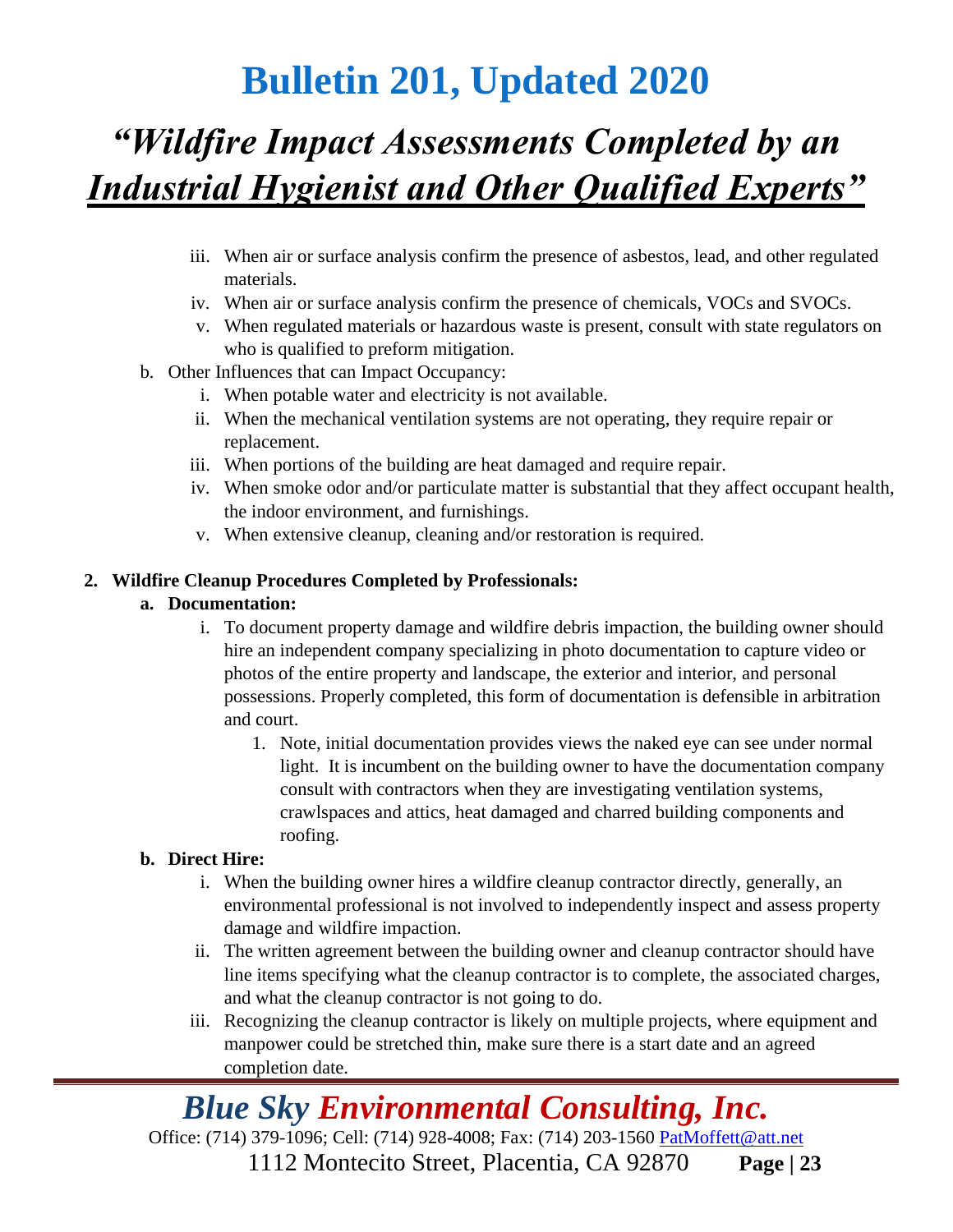## *"Wildfire Impact Assessments Completed by an Industrial Hygienist and Other Qualified Experts"*

- iv. When the cleanup contractor's trained staff are on multiple projects, they may supplement their staff with a supervisor and day laborers. Make sure having temporary day laborers are acceptable to you, since their knowledge about using proper cleanup equipment and methods may be lacking.
- v. It is not unusual for the cleanup contractor to hire subcontractors, such as waste haulers to cut down fire damaged trees and remove debris, to hiring specialty cleaning contractors, such as the dry cleaning of draperies and clothing.
- vi. At some point, the building owner may file an insurance claim, where all aspects of the cleanup and deodorization processes and associated costs will be scrutinized. The insurer may or may not agree with the work completed, including payments, where the insured may be in dispute with their own insurance company.

#### **c. Insurance Hire:**

- i. When you file an insurance claim, the insurer may ask you to sign an agreement (Work Authorization) with their recommended (preferred vendor) cleanup and cleaning and restoration contractor.
- ii. In the Terms and Conditions, likely, you gave Power of Attorney to the cleanup and restoration contractor to invoice the insurance company pre-established costs and be paid directly by the insurer for their costs.
- iii. On the face of this decision, the building owner is not out-of-pocket for expenses except for their deductible (cleaning and deodorization is not depreciated, but some forms of restoration or replacement may be). The insurer's adjuster is expected to oversee how your building and personal possessions are cleaned, deodorized and restored, and to bring your wildfire impacted property back to pre-loss condition.
- iv. Throughout the claim's management process, the insured should maintain open communication with their adjuster and contractor by phone and email.

#### **3. Light Smoke and Wildfire Particulate Impaction:**

- a. Depending on conditions, where light smoke odor and wildfire debris is present, usually particulate matter is around the interior of doors, windows, window coverings, and flooring:
	- i. HEPA vacuum loose particulate.
	- ii. Detergent wet clean doors, windows, window coverings (e.g., draperies, shades, and blinds) and flooring.
		- 1. Note, some fabric window coverings, shadow boxes and valences must be professionally dry cleaned; some cordless cellular shades are not cleanable and may require replacement.

#### *Blue Sky Environmental Consulting, Inc.*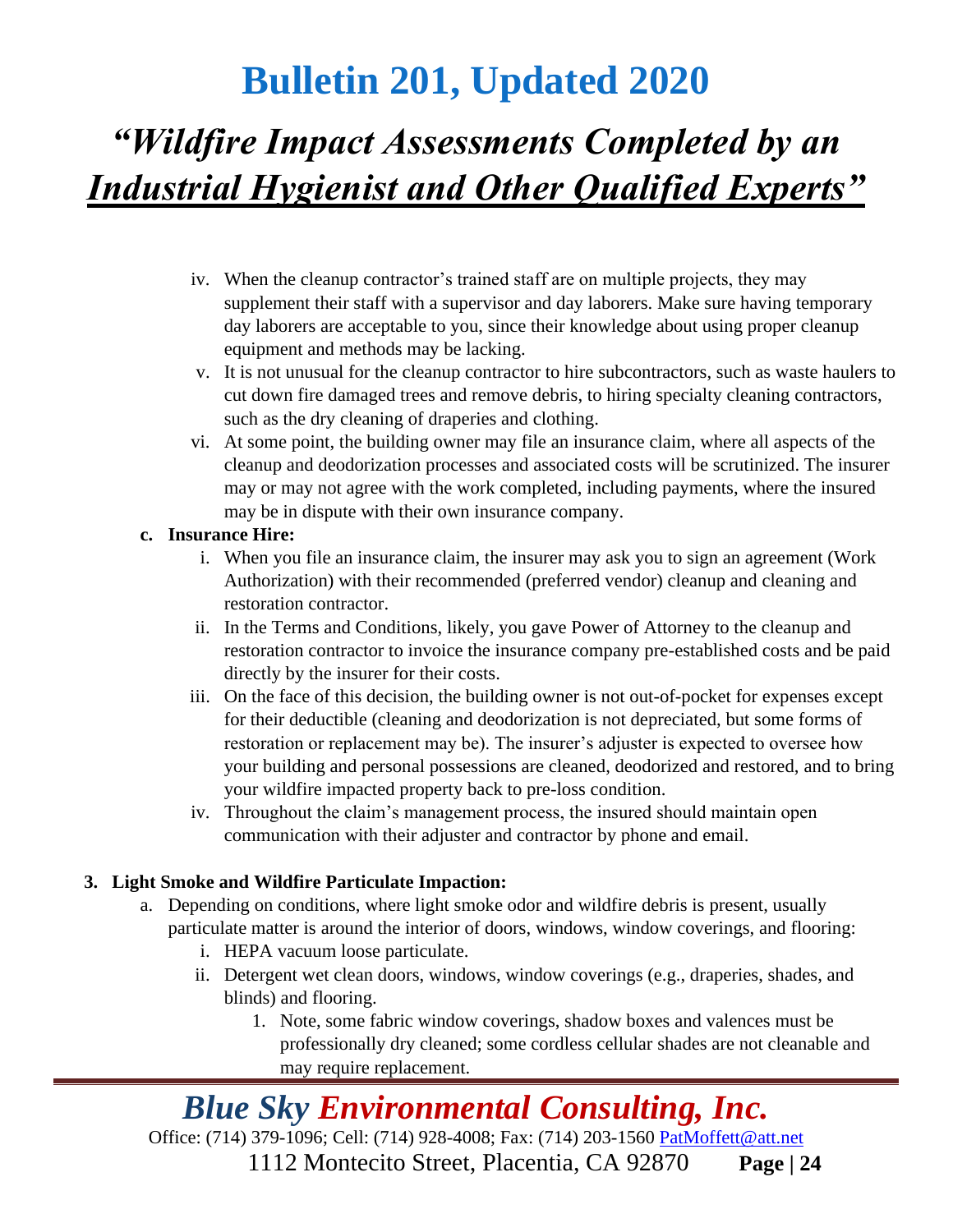## *"Wildfire Impact Assessments Completed by an Industrial Hygienist and Other Qualified Experts"*

- 2. Note, hardwood, vinyl, tile, stone, and carpeted floors must be cleaned following manufacturer recommended cleaning processes. It is recommended to clean the entire floor and in some situations, a floor finish may need to be applied.
- 3. Note, HEPA vacuuming and detergent cleaning are expected to remove particulate matter and smoke film. When smoke odor remains, further inspection and cleaning recommendations should be considered.

#### **4. Moderate Smoke and Wildfire Particulate Impaction:**

- a. Building on the above light impaction, and depending on conditions, where moderate smoke odor and wildfire debris are present, particulate matter may extend past doors, windows, window coverings, and impact surfaces inside the home or business. This condition likely came from wildfire driven weather that forces itself into the building, such as through doors, windows, soffit and roof vents, fireplace chimneys and flue, bathroom and kitchen fans and ducting, and HVAC system ducting.
	- i. HEPA vacuum loose particulate from all horizontal building surfaces, including furniture and contents having signs of visible particulate matter.
	- ii. Detergent wet clean doors, windows, window coverings (e.g., draperies, shades, and blinds) and flooring.
	- iii. Detergent wet clean other horizontal surfaces including shelves, tops of cabinets, appliances, etc.
		- 1. Note, some fabric window coverings, shadow boxes and valences must be professionally dry cleaned; some cordless cellular shades are not cleanable and may require replacement.
		- 2. Note, linens and clothing should be cleaned and deodorized when they have signs of particulate matter and/or occupants confirm the presence of smoke odor in fabrics.
		- 3. Note, HVAC systems, ducting and attic insulation should be inspected, which may require replacement of insulation and cleaning of the attic, mechanical systems, and ducting.

#### **5. Heavy Smoke and Wildfire Particulate Impaction:**

a. Building on the above moderate impaction, and depending on conditions, where heavy smoke odor and wildfire debris are present, where particulate matter is on many surfaces inside the home or business, extensive cleaning and deodorization may be required including but not necessarily limited to:

#### *Blue Sky Environmental Consulting, Inc.*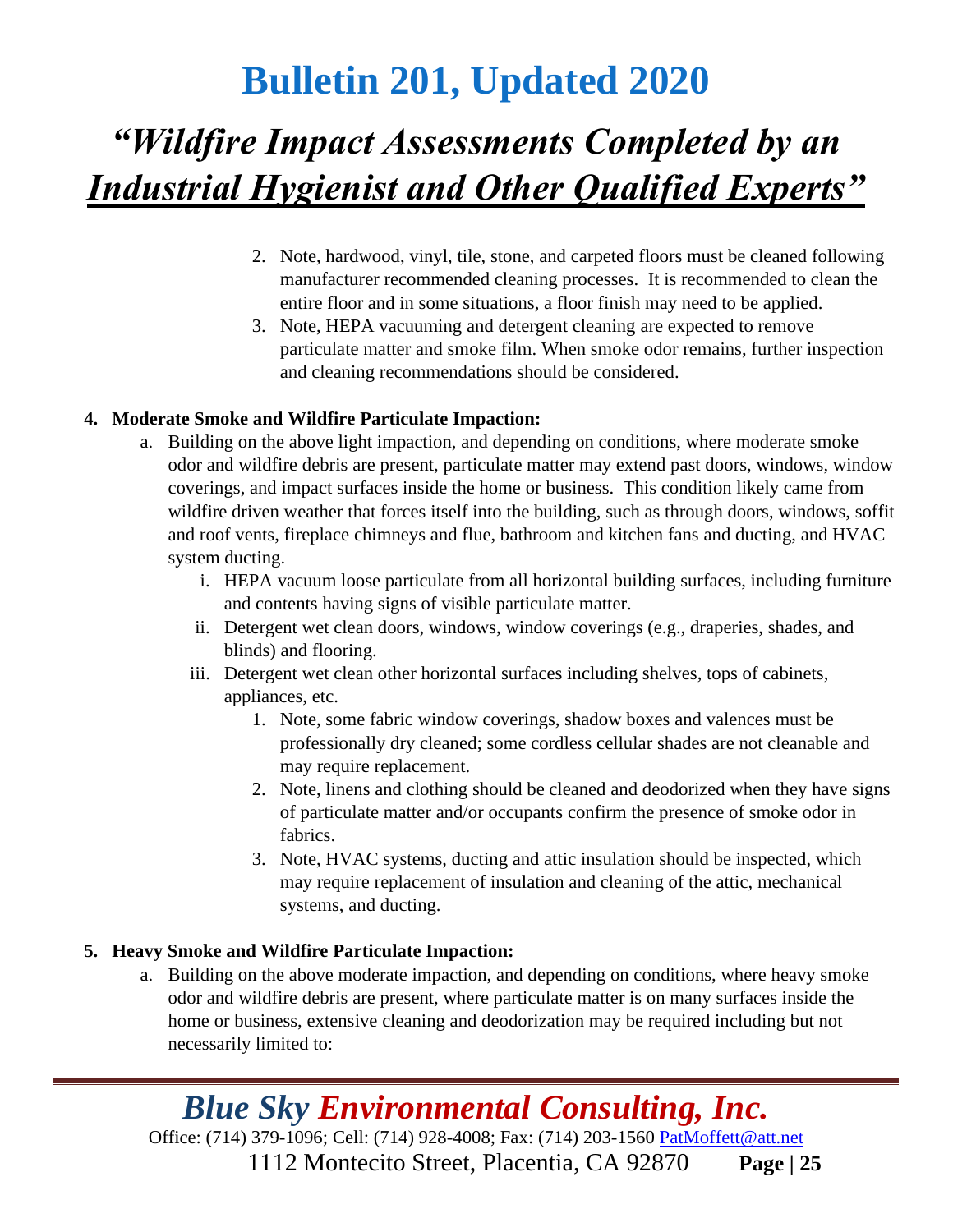## *"Wildfire Impact Assessments Completed by an Industrial Hygienist and Other Qualified Experts"*

- i. Personal Possessions:
	- 1. Complete an inventory of personal items, including furniture, appliances, clothing, fine art, and antiques, followed by either packing them out of the building and taking them to a cleaning plant, or moving them to a designed clean and odor free controlled environment, where cleaning and deodorization of personal possessions occurs.
- ii. Structure:
	- 1. Mechanical System(s) and Ducting:
		- a. Seal-off the ventilation system to the building, including fireplace flue, bathroom and kitchen exhaust fans and ducting, and clean them as close to the end of the buildings cleaning process as possible.
	- 2. Attic and Crawlspace:
		- a. Identify attic and crawlspace insulation that requires removal and replacement.
		- b. HEPA vacuum all exposed areas in the attic including raw wood framing and roof sheathing.
		- c. A flat urethane sealer may need to be applied after cleaning.
	- 3. Interior:
		- a. Rooms are expected to be free of personal items including carpeting, where HEPA vacuuming starts at ceilings, fixtures, then walls, windows, doors, cabinets, and then flooring.
		- b. Detergent wet cleaning generally starts by smoke washing and drying flooring, then smoke washing cabinets (interior and exterior), walls, windows, doors, fixtures, and ceiling. At the end of the wet cleaning process, floors are wet cleaned a second time.

#### **6. Final Walkthrough with the Building Owner, Adjuster, and Restoration Contractor:**

- a. Assuming an environmental company was not involved for overseeing the cleaning contractor's Scope of Work, where establishing "Clearance and Closure" is up to the owner, adjuster, and restoration contractor, the intended goal is to ensure the building and its systems are clean and smoke odor free.
- **7. Final Walkthrough with the Environmental Company's Inspector, Building Owner, Adjuster, and Restoration Contractor:**
	- a. Inspection, assessment, and clearance is expected to rest on the "inspector" who wrote the Scope of Work for the cleaning contractor. When sampling results drove the need for creating the Scope of Work, sampling may be necessary to provide Clearance and Closure.

### *Blue Sky Environmental Consulting, Inc.*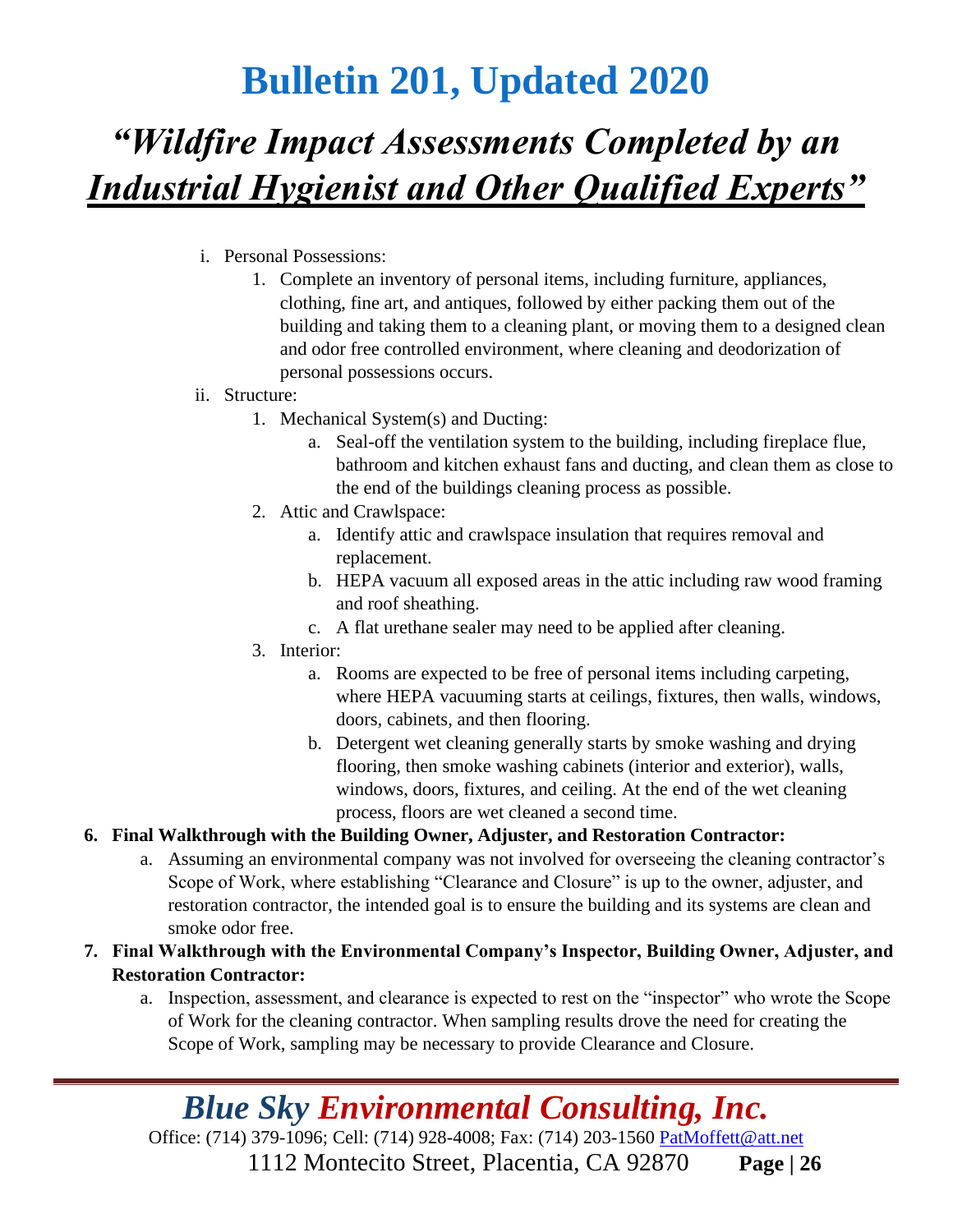## *"Wildfire Impact Assessments Completed by an Industrial Hygienist and Other Qualified Experts"*

#### **16.0 Closing Comments:**

- 1. This Bulletin:
	- a. Bulletin 201 is about how wildfire impact assessments should be completed by industrial hygienists and other qualified experts. However, there is a cross-over involving the inspection, assessment, sampling, and report writing, leading to cleaning, and restoration services.
- 2. General Reading:
	- a. Some individuals reading Bulletin 201 should find it to be informative, where they may elect to bypass hiring a qualified environmental professional, which is understood, and in some cases, it is the correct decision.
- 3. Hiring an IH and Other Qualified Experts and Their Charges:
	- a. The inspector has contracts with them, where after completing the occupant interview, followed by inspecting, and assessing the wildfire impacted structure, and determining whether sampling is required or not, including how many samples, and what type of laboratory analysis is required, an agreement of exact costs will be established.
	- b. Hiring an environmental professional (our company and others) to complete inspection and assessment of a 2,000 to 3,000 square foot home, where the report is supported with photos, these services can cost \$950.00 to \$1500.00 (depending on location, time involved, degree of wildfire impaction, and answering questions in the occupant interview).
	- c. When "surface soot, char and ash" must be sampled to document impaction (light, medium, heavy), an additional \$950.00 to \$1800.00 to cover laboratory costs will apply, depending upon the number of samples needed.
	- d. Environmental professionals hired to inspect and assess large residential structures and commercial buildings often have a minimum cost of \$1250.00 to \$1500.00, and costs including additional laboratory charges will increase accordingly.
	- e. We outlined the above to help building owners and their agents understand the costs in hiring environmental companies.
	- f. Unless the building owner or their agent has an open account with the environmental company, all services, including laboratory charges and report writing, are generally due and payable at the time of inspection and/or sampling.
- 4. Limitations:
	- a. Bulletin 201 is for wildfire impact assessments of buildings having smoke and particulate matter, where inspection, assessment, and surface particulate sampling can be quantified using vacuum cassette and tapelift sample methods. Other sample methods can be incorporated into wildfire impact studies that analyze the potential presence of asbestos, lead, chemicals, VOCs and SVOCs. The charges for those studies are not included above.